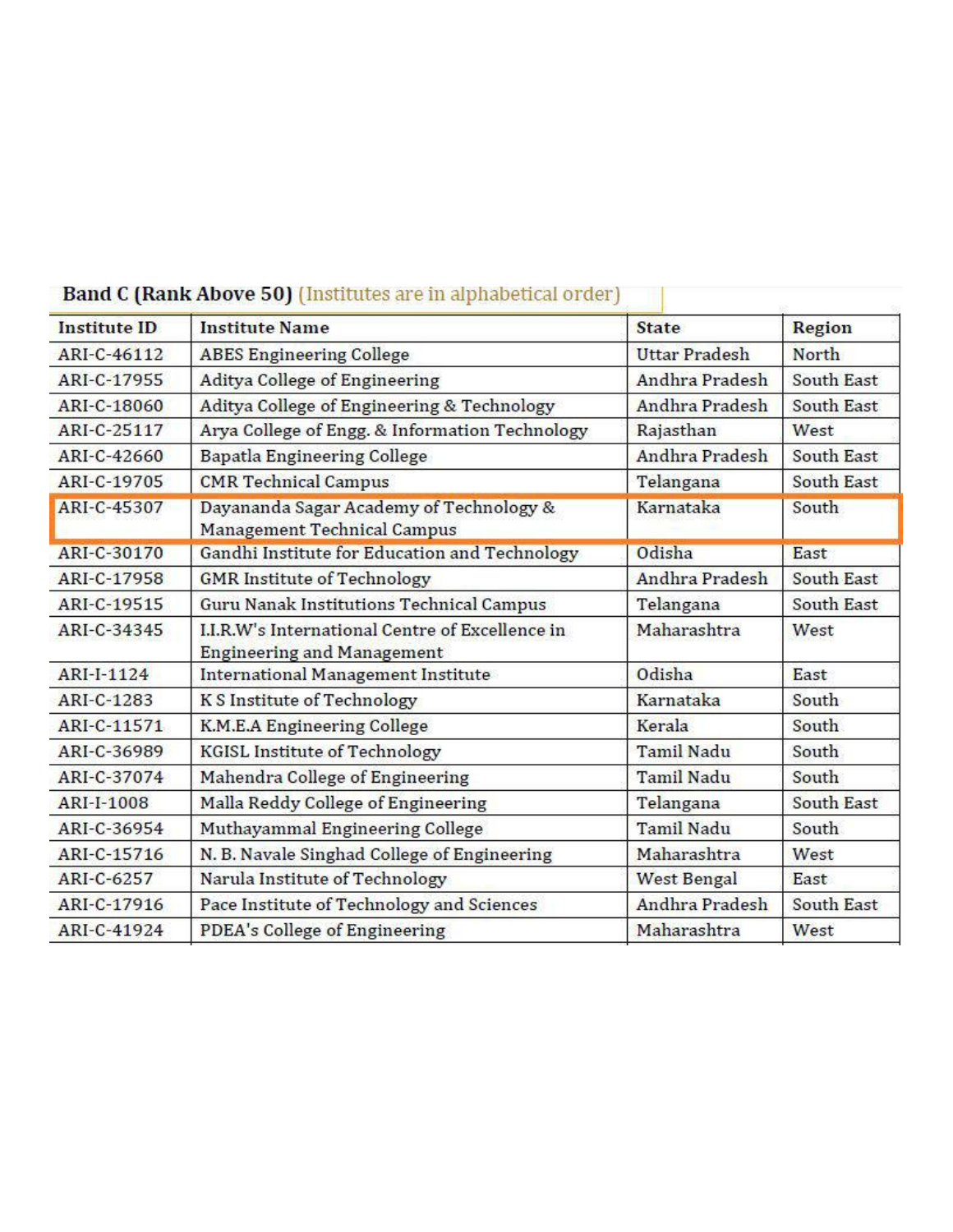









# e-Release of



## 2020

 **Ministry of Education**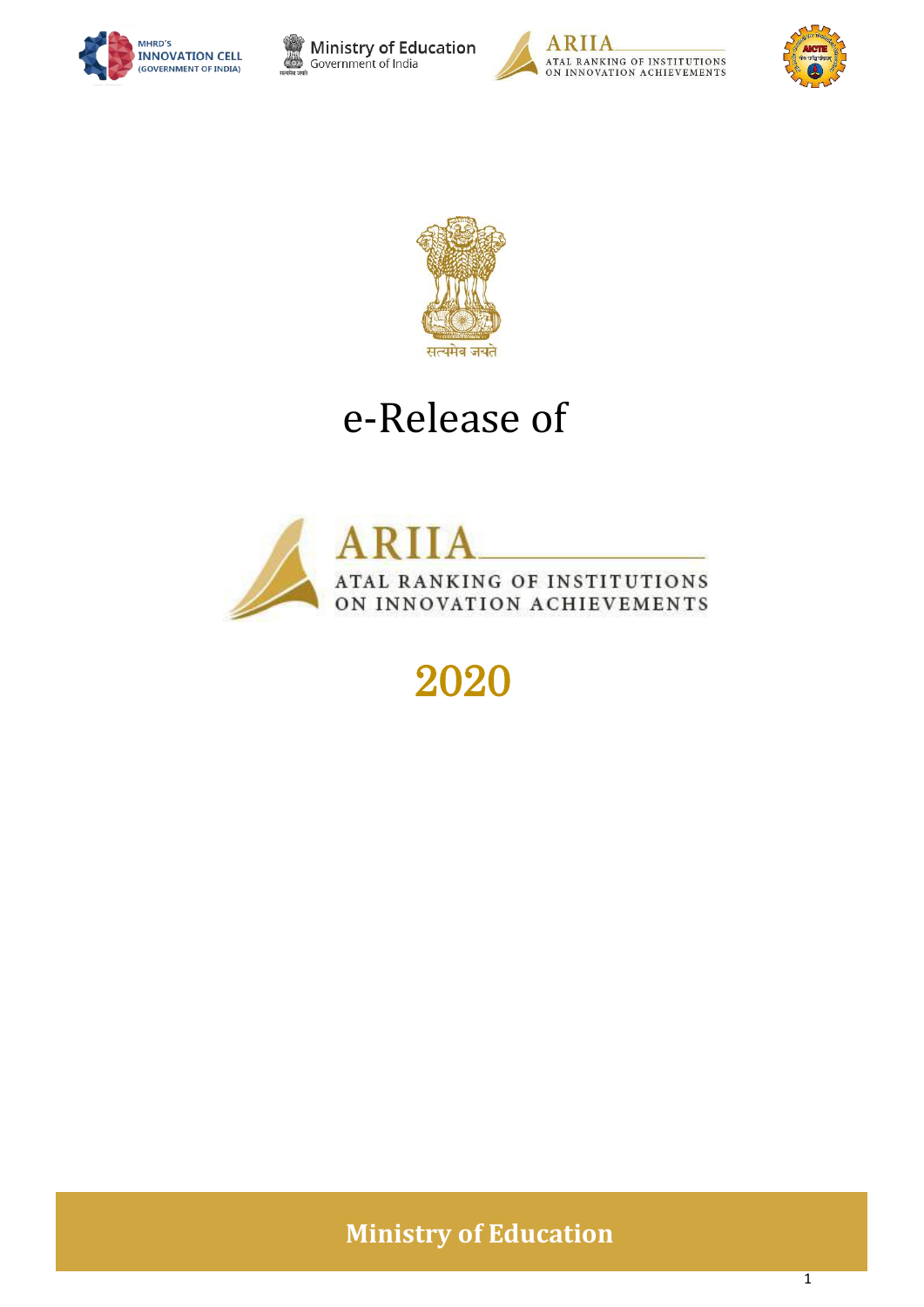







 In the last 5 years, India has made considerable progress in the world map in the areas of innovation and entrepreneurship. India has moved up from 81<sup>st</sup> position in 2015 to 52<sup>nd</sup> position in 2019 in Global Innovation Index (GII) ranking, 78th position in Global Entrepreneurship Index (GEI) indicates India's progress not only at policy and governance level but also at people's level. Undoubtedly, intellectual property rights, innovation and entrepreneurship are a major instruments and tools when we are envisioning to achieve the development goals for New India with a 5 trilliondollar economy by 2025.

 For India to emerge as a global innovation hub, the youth of our country, especially in higher education institutions (HEIs) need to play a crucial role to create a sustainable innovation ecosystem. Hence, ideally all HEIs should have a comprehensive and functional mechanism to convert research into innovations. This ecosystem will encourage, inspire and nurture young students by exposing them to new ideas and processes resulting in innovative activities in their formative years.

 Ministry of Education, Govt. of India has initiated 'Atal Ranking of Institutions on Innovation Achievements (ARIIA)' to systematically rank education institutions and universities primarily on innovation related indicators. ARIIA considers all major indicators which are commonly used globally to rank most innovative education institutions/ universities in the world.

 ARIIA ranking now getting a wide acceptance among India HEIs and it will certainly inspire Indian institutions to reorient their mind-set and build ecosystems to encourage high quality research, innovation and entrepreneurship. Moreover, ARIIA aims at setting direction for institutions for future development for making them globally competitive and in forefront of innovation.

#### **ARIIA will primarily focus on 6 main parameters**

| <b>Indicators</b>                                                         | Weightages |
|---------------------------------------------------------------------------|------------|
| Programs and Activities on IPR, Innovation, Start-up and Entrepreneurship | 7.5        |
| Pre Incubation & Incubation Infrastructure & Facilities to Support I&E    | 7.5        |
| Annual Budget Spent on Promoting and Supporting I&E Activities            | 13         |
| Courses on Innovation, IPR and Entrepreneurship Development               | 05         |
| Intellectual Property (IP), Technology Transfer and Commercialization     | 32         |
| Successful Innovation and Start-ups & Funding Innovation & start-ups      | 35         |
| <b>Total</b>                                                              | 100        |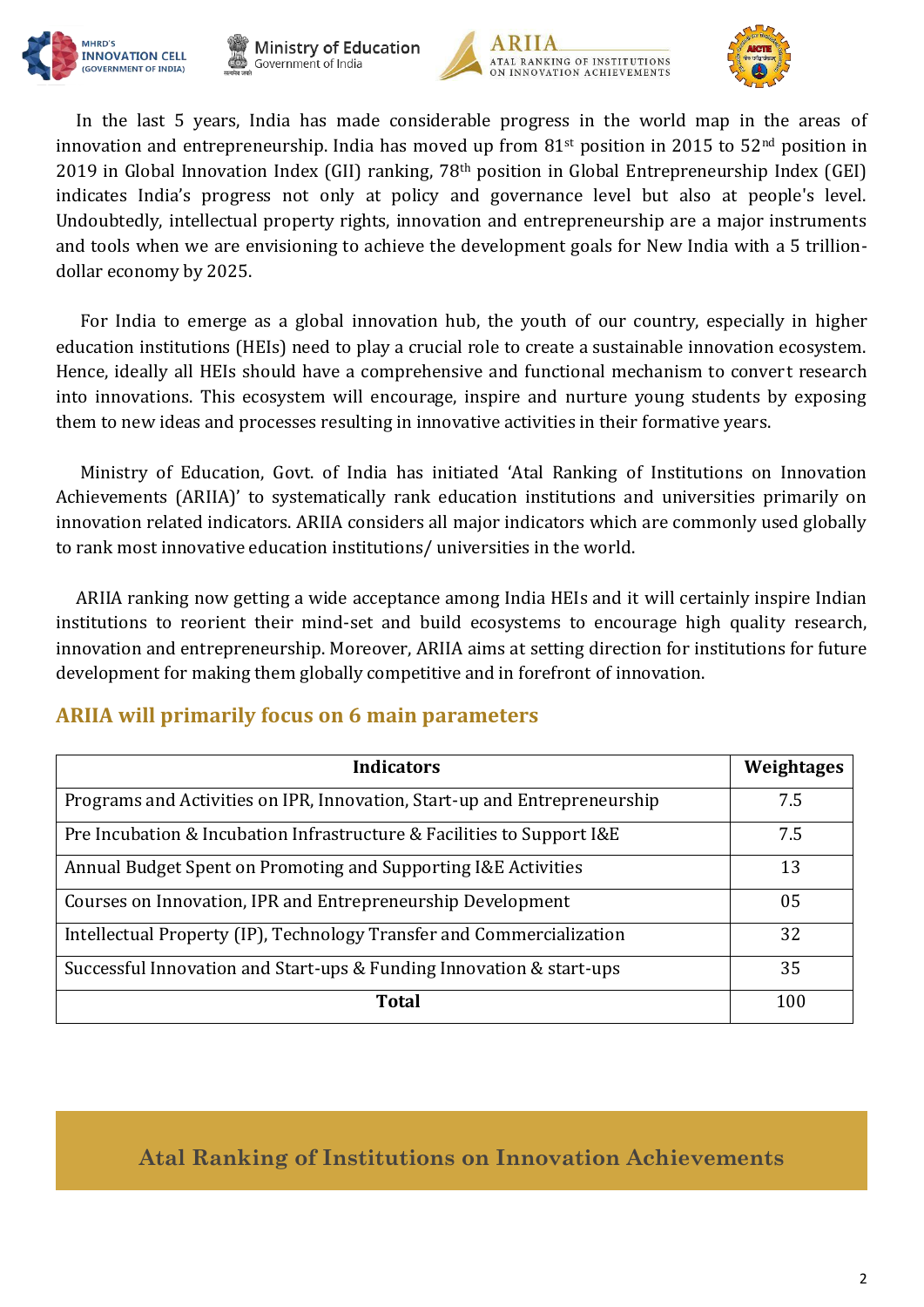







#### **ARIIA 2020 Parameters**

- **I. Parameter 1:** Programs and Activities on IPR, Innovation, Start-up and Entrepreneurship Organised
	- **i. Part-1:** Program Conducted by Institute Related to IPR, Entrepreneurship / Start-ups & Innovation (Data required for Financial Year - 2018-19)
	- **ii. Part-2:** Participation / Representation of Students and (or) Faculties in Events / Programs related to IPR, entrepreneurship / Start-ups & Innovation organized by repute external institutions or agencies at national or international level (Data required for Financial Year -2018-19)
- **II. Parameter 2:** Annual Budget Spent on Innovation & Start-up funding, Income & Expenditure towards Promoting and Supporting Innovation & Start-up in Campus (Financial fields are integrated with other Parameters such as 1, 3, 5.1, 6, 6.1).
- **III. Parameter 3 & 6:** Pre Incubation & Incubation Infrastructure; Successful Innovation and Start-ups; and Funding, Expenses and Income from Innovation & start-ups during the financial year 2018-19.
	- **i. Part -1:** Innovation, Pre-Incubation & Incubation Centre/Facilities and Services.
		- *a. Part 1(a): Innovation, Pre-Incubation & Incubation Centre/Facilities exists in campus*
		- *b. Part 1(b): Grants / Funds Received by Pre-Incubation & Incubation Centre / Facilities exists in Campus*
		- *c. Part 1(c): Idea / Prototype / Innovation have received Grant / funding from Pre-Incubation / Incubation Centre / Facilities*
		- *d. Part 1(d): Start-ups have received Grant / funding from Pre-Incubation/Incubation Centre/Facilities*
	- **ii. Part -2:** Co-Incubation Partnership
- **IV. Parameter 4:** Courses on Innovation, IPR and Entrepreneurship Development Offered by Institute during the Academic Period 2018-19.
- **V. Parameter 5:** IP Granted and Published; Tech Transfer and Commercialised
	- **i. Part -1:** Patent Granted and Published (Obtained from Third Party Source)
	- **ii. Part-2:** Technology Commercialization / Transfer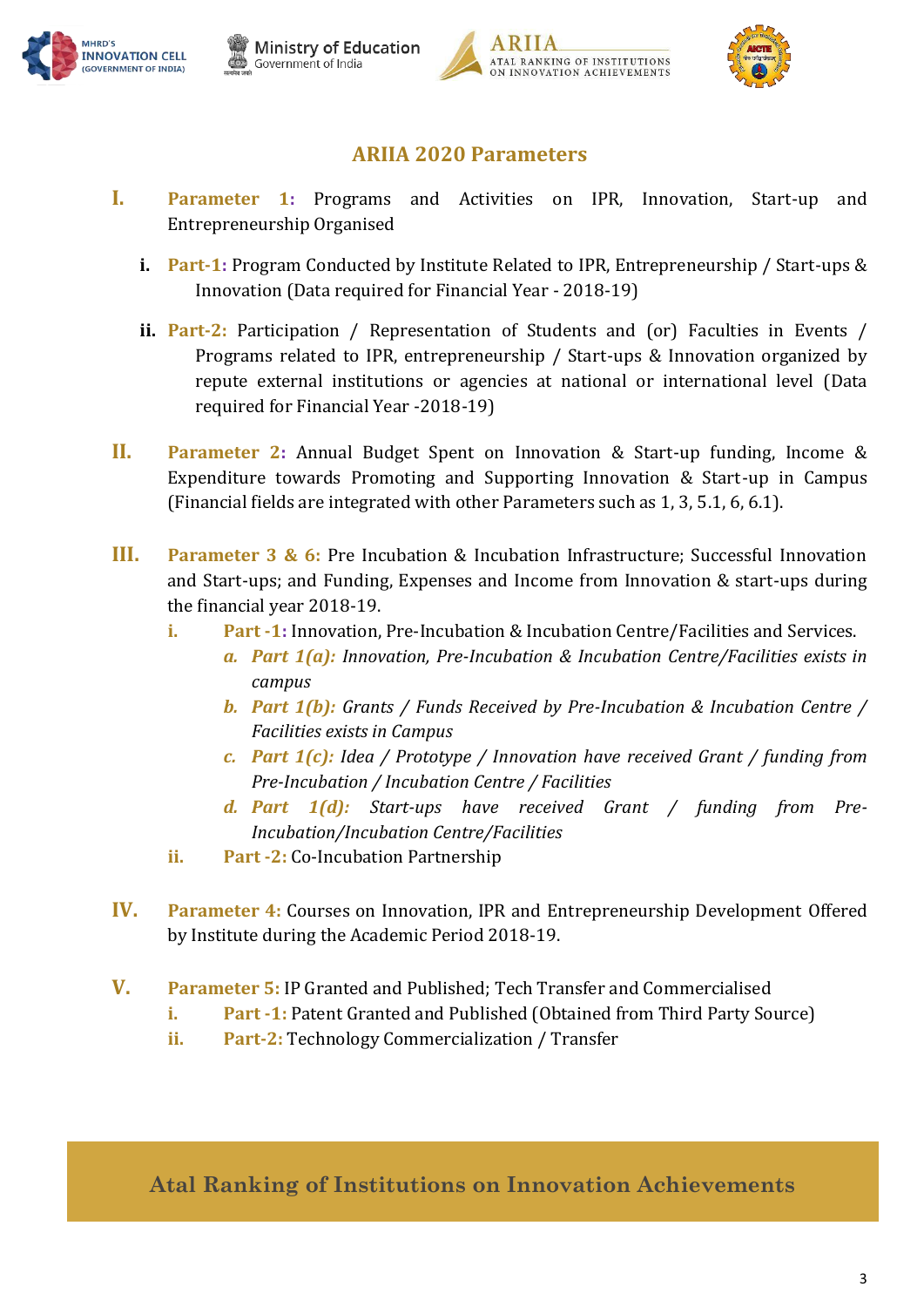







• Rank Categorization – Two Broad Categories

| A. Publicly Funded Institutions                                                                                                                                                                                                                  | <b>B. Private or Self-Financed Institutions</b>                                                                                         |
|--------------------------------------------------------------------------------------------------------------------------------------------------------------------------------------------------------------------------------------------------|-----------------------------------------------------------------------------------------------------------------------------------------|
| Sub Categories:<br><i>i.</i> Institute of National Importance, Central<br>Universities & CFTIs<br>ii. State University & Deemed Universities<br>(Government & Government. Aided)<br>iii. Government and Government / Aided<br>College/Institutes | $\frac{11}{11}$ Sub Categories:<br>Private or Self-Financed<br>Universities.<br>ii.<br>Private or Self-Financed College/<br>Institutes. |

A 6th sub- category for higher educational institutions for women has been introduced this year to encourage women and bringing gender parity in the areas of innovation and entrepreneurship

#### **Total 674 HEIs under different categories have participated in ARIIA 2020**

| <b>Srno</b>    | <b>ARIIA 2020</b>                                            | <b>Counts</b> |
|----------------|--------------------------------------------------------------|---------------|
| 1              | Colleges/Institutes (Govt. & Govt. Aided)                    | 121           |
| $\overline{2}$ | Colleges/Institutes (Private / Self Financed)                | 373           |
| 3              | Institute of National Importance & Central Universities/CFTs | 62            |
| 4              | University & Deemed to be University (Govt. & Govt. Aided)   | 38            |
| 5              | University & Deemed to be University (Private/Self Financed) | 80            |

## Parameter Wise Data Sections & Weightages

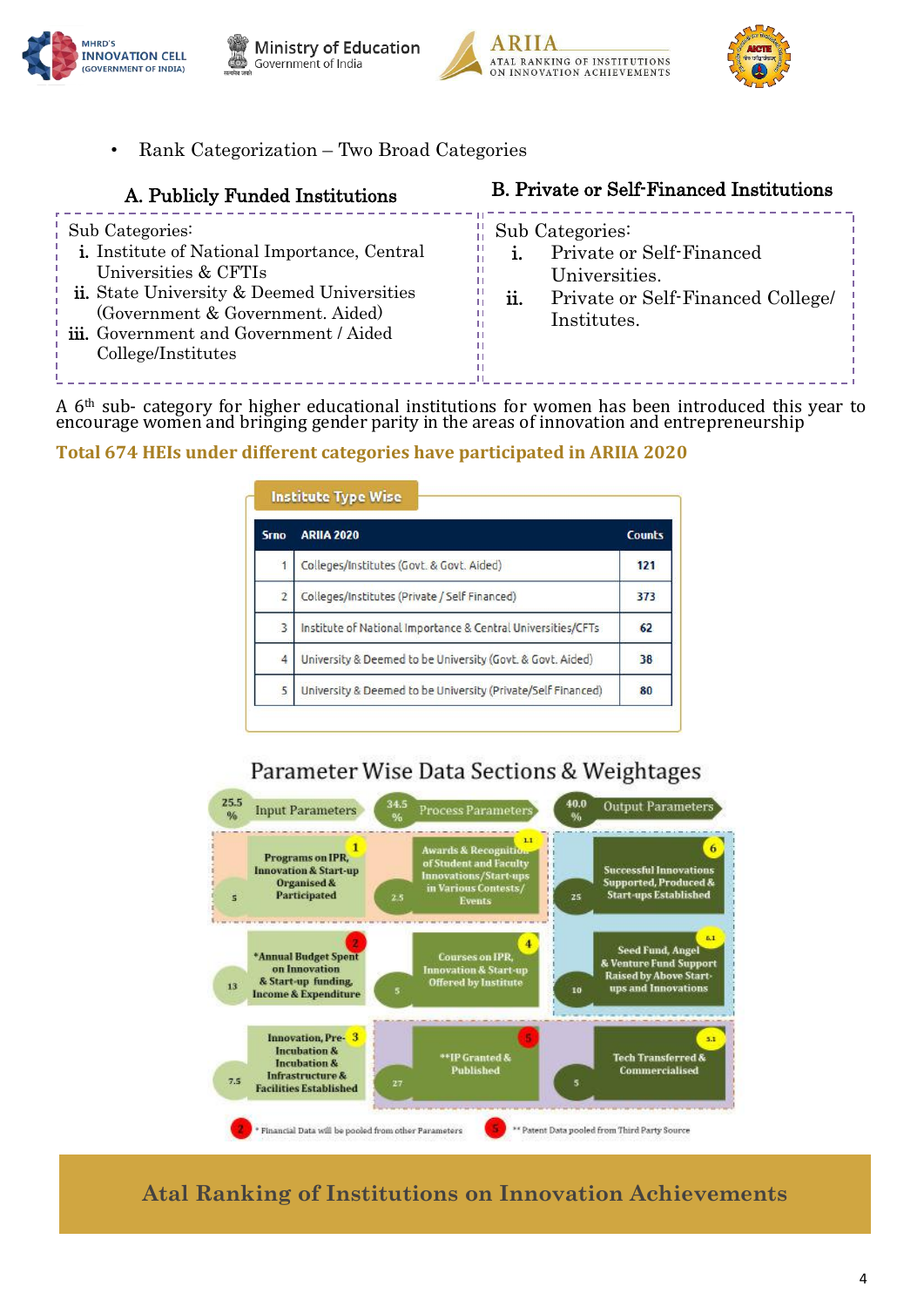







#### **ARIIA 2020 – Score Allocation Parameter & Sub-Parameter**

|                  | Sr. no parameter                                                              | <b>Score</b>     | <b>Total Score</b> |
|------------------|-------------------------------------------------------------------------------|------------------|--------------------|
| $\mathbf{1}$     | Parameter 1                                                                   |                  |                    |
| 1.1              | No of Program Conducted                                                       | 2.5              |                    |
| 1.2              | No of Program Participated                                                    | 2.5              |                    |
| 1.3              | No of Awards                                                                  | 2.5              |                    |
| <b>Sub Total</b> |                                                                               | 7.5              | 7.5                |
| $\overline{2}$   | Parameter 3 Part 1 A                                                          |                  |                    |
| 2.1              | No of Centers Type of Facilities wise                                         | 3.75             |                    |
| 2.2              | Carpet Area in SqFt.                                                          |                  |                    |
|                  | if Pre-Incubation Centre and >= 600                                           | 0.25             |                    |
|                  | if Incubation Unit and >= 1500                                                | 0.25             |                    |
|                  | if Research Park/Innovation Park and >= 5000                                  | 0.25             |                    |
|                  | if Centre of Excellence with Advance Tools & Equipment and >=                 |                  |                    |
|                  | 1000                                                                          | 0.25             |                    |
|                  | if IPR Cell / Patent Facilitation Unit / Technology Transfer Centre           | 0.25             |                    |
| <b>Sub Total</b> |                                                                               | 5                | 5                  |
| 3                | Parameter 6 Part 1 C                                                          |                  |                    |
| 3.1              | No of Innovations TRL 0-4                                                     | 2                |                    |
| 3.2              | No of Innovations TRL 5-7                                                     | 3                |                    |
| 3.3              | No of Innovations TRL 8-9                                                     | $\boldsymbol{0}$ |                    |
| Sub Total        |                                                                               | 5                |                    |
| 4                | Parameter 6 Part 1 D                                                          |                  |                    |
| 4.1              | No of Startups with CIN                                                       | 10               |                    |
| 4.2              | No of Faculty as Founder & Co-Founder with DIN                                | 5                |                    |
| 4.3              | No of Startups with Annual Turnover Rs 50 Lakhs or 10 employee                | 5                |                    |
| <b>Sub Total</b> |                                                                               | 20               | 25                 |
| 5                | Parameter 3 Part 2                                                            |                  |                    |
| 5.1              | Giving Incubation                                                             | 1.5              |                    |
| 5.2              | Receiving Incubation                                                          | $\mathbf{1}$     |                    |
|                  | <b>Sub Total</b>                                                              | 2.5              | 2.5                |
| 6                | Parameter 6 Part 1 C                                                          |                  |                    |
| 6.1              | Parameter 6 Part 1 C: Total Angel/VC Fund Amount raised by<br>Innovation      | 5                |                    |
| 6.2              | Parameter 6 Part 1 D: Total Angel/VC Fund Amount raised by<br><b>Startups</b> | 5                |                    |
|                  | Sub Total                                                                     | 10               | 10                 |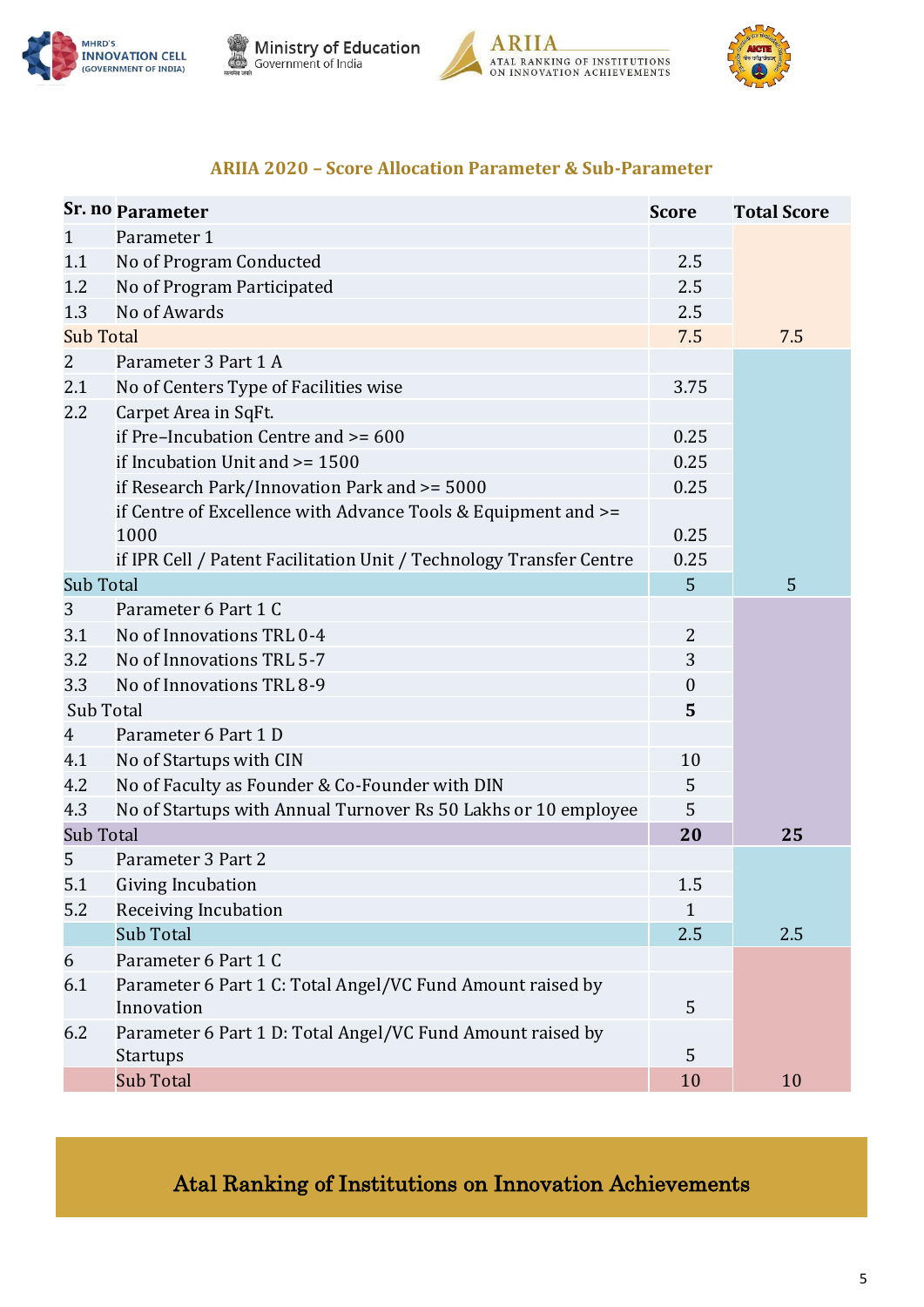







|                  | <b>Sr. no Parameter</b>                                           | <b>Score</b>   | <b>Total Score</b> |
|------------------|-------------------------------------------------------------------|----------------|--------------------|
| 7                | Parameter 4                                                       |                |                    |
| 7.1              | No of Full time Programs                                          | 3              |                    |
| 7.2              | No of Short time & Elective / Core Credit                         | $\mathbf{1}$   |                    |
| 7.3              | No fo MDP, EDP, FDP Programs                                      | 1              |                    |
|                  | <b>Sub Total</b>                                                  | 5              | 5                  |
| 8                |                                                                   |                |                    |
| 8.1              | Parameter 5.1                                                     |                |                    |
| $\bf{I}$         | <b>Patent Granted</b>                                             | 15             |                    |
| ii               | <b>Patent Published</b>                                           | 7              |                    |
| iii              | <b>Incubated Startup holds Patents</b>                            | 5              |                    |
|                  | Sub Total                                                         | 27             |                    |
| 8.2              | IP and Technology Commercialization 5.2                           |                |                    |
| Î.               | No of IP Commercialized/Technology Transferred                    | 5              |                    |
| <b>Sub Total</b> |                                                                   | 32             | 32                 |
| 9                | Budget - Expense and Revenue (Parameter 2)                        |                |                    |
| 9.1              | Total Expense towards innovation, IPR and Startup                 |                |                    |
| i                | Total Expense on Program Conducted and participated               |                |                    |
|                  | <b>Program Conducted Amount</b>                                   | $\mathbf{1}$   |                    |
|                  | Program Participated Amount                                       | $\mathbf{1}$   |                    |
| ii               | Incubation Infra. (Capital Expenditure + Operational Expenditure) | $\overline{2}$ |                    |
| iii              | Total Seed Fund/Grant Disbursed to Innovations                    | 2              |                    |
| iv               | Total Seed Fund/Grant Disbursed to Startups                       | $\overline{2}$ |                    |
| Sub total        |                                                                   | 8              |                    |
| 9.2              | Total Revenue/Income from innovation, IPR and Startup and         |                |                    |
|                  | incubation                                                        |                |                    |
| i                | Total Income from Incubation (training and skill + mentoring +    |                |                    |
|                  | office space and rent)                                            | 2.5            |                    |
| ii               | Total Revenue for Technology /IP Commercialization                | 2.5            |                    |
|                  | Sub Total                                                         | 5              |                    |
|                  | <b>Sub Total</b>                                                  | 13             | 13                 |
|                  | <b>Grand total</b>                                                |                | <b>100</b>         |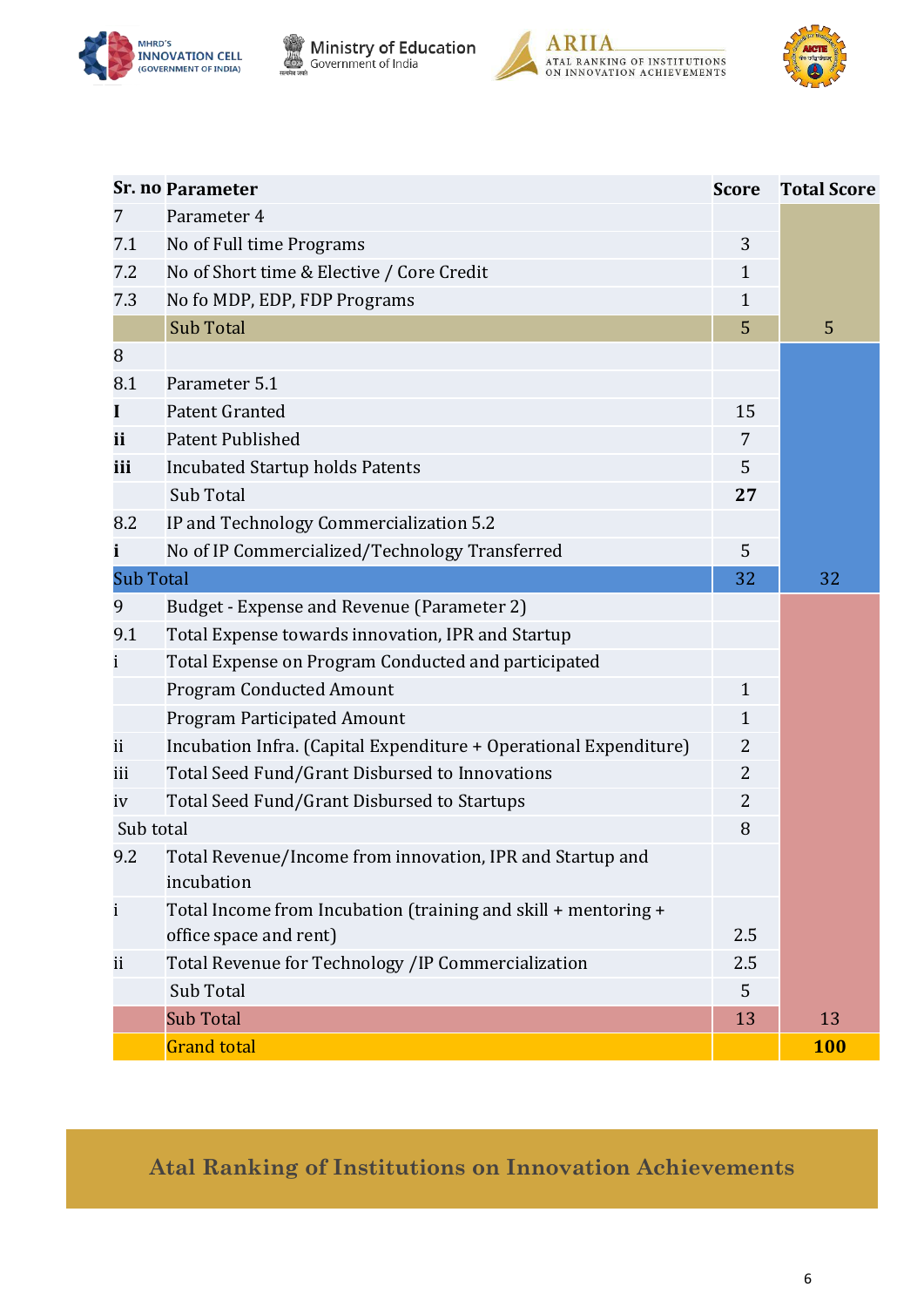







#### **A. Publicly Funded Institution: Top Ranked HEIs**

|              | <b>Institute of National Importance, Central Universities &amp; CFTIs (HEIs in Top 10 Rank)</b><br>1. |                                          |      |               |               |  |  |
|--------------|-------------------------------------------------------------------------------------------------------|------------------------------------------|------|---------------|---------------|--|--|
| <b>SI</b> No | <b>Institute ID</b>                                                                                   | <b>Institute Name</b>                    | Rank | <b>State</b>  | <b>Region</b> |  |  |
| 1            | ARI-U-0456                                                                                            | Indian Institute of Technology Madras    |      | Tamil Nadu    | South         |  |  |
| 2            | ARI-U-0306                                                                                            | Indian Institute of Technology Bombay    | 2    | Maharashtra   | West          |  |  |
| 3            | ARI-I-1074                                                                                            | Indian Institute of Technology Delhi     | 3    | Delhi         | North         |  |  |
| 4            | ARI-U-0220                                                                                            | Indian Institute of Science              | 4    | Karnataka     | South         |  |  |
| 5            | ARI-U-0573                                                                                            | Indian Institute of Technology Kharagpur | 5    | West Bengal   | East          |  |  |
| 6            | ARI-I-1075                                                                                            | Indian Institute of Technology Kanpur    | 6    | Uttar Pradesh | North         |  |  |
| 7            | ARI-U-0184                                                                                            | Indian Institute of Technology Mandi     | 7    | Himachal      | North         |  |  |
|              |                                                                                                       |                                          |      | Pradesh       |               |  |  |
| 8            | ARI-U-0263                                                                                            | National Institute of Technology Calicut | 8    | Kerala        | South         |  |  |
| 9            | ARI-U-0560                                                                                            | Indian Institute of Technology Roorkee   | 9    | Uttarakhand   | North         |  |  |
| 10           | ARI-U-0042                                                                                            | University of Hyderabad                  | 10   | Telangana     | South East    |  |  |

|                   | 2. Govt. and Govt. Aided Universities (HEIs in Top 5 Rank) |                                                                                       |      |              |               |  |
|-------------------|------------------------------------------------------------|---------------------------------------------------------------------------------------|------|--------------|---------------|--|
| Sl <sub>No.</sub> | <b>Institute ID</b>                                        | <b>Institute Name</b>                                                                 | Rank | <b>State</b> | <b>Region</b> |  |
|                   | ARI-U-0308                                                 | Institute of Chemical Technology                                                      |      | Maharashtra  | West          |  |
| 2                 | ARI-U-0078                                                 | Panjab University                                                                     | 2    | Chandigarh   | North         |  |
| 3                 | ARI-U-0159                                                 | Chaudhary Charan Singh Haryana<br><b>Agricultural University</b>                      | 3    | Haryana      | North         |  |
| 4                 | ARI-U-0123                                                 | Anand Agricultural University                                                         | 4    | Gujarat      | West          |  |
| 5                 | ARI-U-0470                                                 | Periyar University                                                                    | 4    | Tamil Nadu   | South         |  |
| 6                 | ARI-C-6379                                                 | Netaji Subhas Institute of Technology                                                 | 5    | Delhi        | North         |  |
| 7                 | ARI-U-0135                                                 | Graduate School of Engineering and<br>Technology, Gujarat Technological<br>University | 5    | Gujarat      | West          |  |

|        | <b>Govt. and Govt. Aided College/Institutes (HEIs in Top 5 Rank)</b><br>3. |                                                                            |      |              |               |  |
|--------|----------------------------------------------------------------------------|----------------------------------------------------------------------------|------|--------------|---------------|--|
| Sl. No | <b>Institute ID</b>                                                        | <b>Institute Name</b>                                                      | Rank | <b>State</b> | <b>Region</b> |  |
|        | ARI-C-41593                                                                | <b>College of Engineering Pune</b>                                         |      | Maharashtra  | West          |  |
| 2      | ARI-C-1345                                                                 | PES College of Engineering                                                 | 2    | Karnataka    | South         |  |
| 3      | ARI-C-36969                                                                | Coimbatore Institute of Technology                                         | 3    | Tamil Nadu   | South         |  |
| 4      | ARI-C-7592                                                                 | Shri Guru Gobind Singhji Institute of<br><b>Engineering and Technology</b> | 4    | Maharashtra  | West          |  |
| 5      | ARI-C-41046                                                                | PSGR Krishnammal College for Women                                         |      | Tamil Nadu   | South         |  |
| h      | ARI-C-33641                                                                | Veermata Jijabai Technological Institute                                   |      | Maharashtra  | West          |  |

#### **B. Self-finance/Private Institutions Category: Top Ranked HEIs**

|              | 4. Private or Self-Financed Universities (HEIs in Top 5 Rank) |                                                       |      |              |               |  |
|--------------|---------------------------------------------------------------|-------------------------------------------------------|------|--------------|---------------|--|
| <b>SL No</b> | <b>Institute ID</b>                                           | <b>Institute Name</b>                                 | Rank | <b>State</b> | <b>Region</b> |  |
|              | ARI-S-4863                                                    | Kalinga Institute of Industrial Technology<br>Khordha |      | Odisha       | East          |  |
| 2            | ARI-U-0473                                                    | S.R.M. Institute of Science and Technology            | 2    | Tamil Nadu   | South         |  |
| 3            | ARI-U-0490                                                    | Vellore Institute of Technology                       | 3    | Tamil Nadu   | South         |  |
| 4            | ARI-U-0436                                                    | Amrita Vishwa Vidyapeetham                            | 4    | Tamil Nadu   | South         |  |
| 5            | ARI-U-0474                                                    | Sathyabama Institute of Science and<br>Technology     | 5    | Tamil Nadu   | South         |  |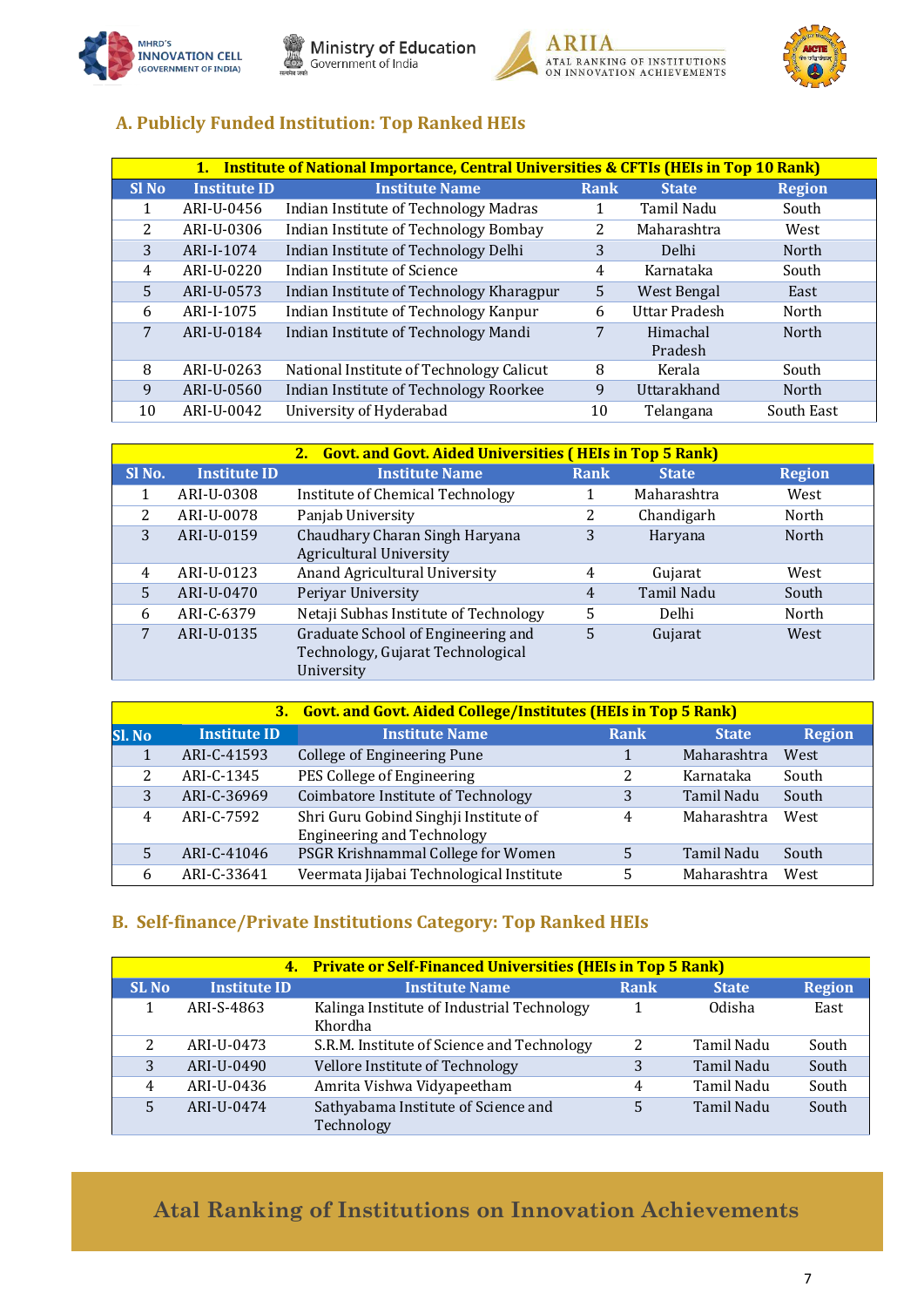







| 5. Private or Self-Financed College/Institutes (HEIs in Top 5 Rank) |                     |                                                      |      |              |               |
|---------------------------------------------------------------------|---------------------|------------------------------------------------------|------|--------------|---------------|
| <b>SI</b> No                                                        | <b>Institute ID</b> | <b>Institute Name</b>                                | Rank | <b>State</b> | <b>Region</b> |
|                                                                     | ARI-C-19754         | S R Engineering College                              |      | Telangana    | South East    |
|                                                                     | ARI-C-18817         | G. H. Raisoni College of Engineering, Nagpur         |      | Maharashtra  | West          |
| 3                                                                   | ARI-C-36995         | Sri Krishna College of Engineering and<br>Technology |      | Tamil Nadu   | South         |
| 4                                                                   | ARI-C-1352          | Nitte Meenakshi Institute of Technology              |      | Karnataka    | South         |
| 5                                                                   | ARI-C-37064         | Sri Krishna College of Technology                    | 4    | Tamil Nadu   | South         |
| 6                                                                   | ARI-C-19735         | CMR College of Engineering & Technology              |      | Telangana    | South East    |

#### **C. Special Category (HEIs Participated in Publicly Funded Institution Category)**

|       | 1. Higher Educational Institutions Exclusively for Women (Only From Govt. and Govt. Aided<br><b>Category</b> ) (HEIs in Top 2 Rank) |                                                                                    |      |              |               |  |  |
|-------|-------------------------------------------------------------------------------------------------------------------------------------|------------------------------------------------------------------------------------|------|--------------|---------------|--|--|
| SI No | Institute ID                                                                                                                        | <b>Institute Name</b>                                                              | Rank | <b>State</b> | <b>Region</b> |  |  |
|       | ARI-U-0444                                                                                                                          | Avinashilingam Institute For Home Science And<br><b>Higher Education For Women</b> |      | Tamil Nadu   | South         |  |  |
|       | ARI-U-0685                                                                                                                          | Indira Gandhi Delhi Technical University For<br>Women                              |      | Delhi        | North         |  |  |

#### **A. Publicly Funded Institutions: Bands for Sub Categories**

#### **1. Institute of National Importance, Central Universities & CFTIs**

| Band A (Rank Between 11 <sup>th</sup> - 25 <sup>th</sup> ) (Institutes are in alphabetical order) |                                                                                          |                      |                   |  |
|---------------------------------------------------------------------------------------------------|------------------------------------------------------------------------------------------|----------------------|-------------------|--|
| <b>Institute ID</b>                                                                               | <b>Institute Name</b>                                                                    | <b>State</b>         | <b>Region</b>     |  |
| ARI-U-0496                                                                                        | Aligarh Muslim University                                                                | <b>Uttar Pradesh</b> | North             |  |
| ARI-U-0267                                                                                        | Atal Bihari Vajpayee Indian Institute of<br><b>Information Technology and Management</b> | Madhya<br>Pradesh    | North             |  |
| ARI-U-0500                                                                                        | <b>Banaras Hindu University</b>                                                          | <b>Uttar Pradesh</b> | North             |  |
| ARI-U-0374                                                                                        | Dr. B R Ambedkar National Institute of<br>Technology                                     | Punjab               | North             |  |
| ARI-U-0455                                                                                        | Indian Institute of Information Technology,<br>Design & Manufacturing                    | Tamil Nadu           | South             |  |
| ARI-S-8909                                                                                        | Indian Institute of Management Kozhikode                                                 | Kerala               | South             |  |
| ARI-U-0701                                                                                        | Indian Institute of Technology (Banaras Hindu<br>University) Varanasi                    | <b>Uttar Pradesh</b> | North             |  |
| ARI-U-0205                                                                                        | Indian Institute of Technology (Indian School of<br>Mines)                               | <b>Iharkhand</b>     | East              |  |
| ARI-U-0139                                                                                        | Indian Institute of Technology Gandhinagar                                               | Gujarat              | West              |  |
| ARI-U-0053                                                                                        | Indian Institute of Technology Guwahati                                                  | Assam                | North East        |  |
| ARI-U-0013                                                                                        | Indian Institute of Technology Hyderabad                                                 | Telangana            | South East        |  |
| ARI-U-0064                                                                                        | Indian Institute of Technology Patna                                                     | <b>Bihar</b>         | East              |  |
| ARI-U-0284                                                                                        | Maulana Azad National Institute of Technology                                            | Madhya<br>Pradesh    | North             |  |
| ARI-A-44532                                                                                       | National Institute of Pharmaceutical Education<br>and Research (NIPER) - Ahmedabad       | Gujarat              | West              |  |
| ARI-U-0615                                                                                        | National Institute of Technology Arunachal<br>Pradesh                                    | Arunachal<br>Pradesh | <b>North East</b> |  |
| ARI-U-0237                                                                                        | National Institute of Technology Karnataka                                               | Karnataka            | South             |  |
| ARI-U-0357                                                                                        | National Institute of Technology Rourkela                                                | Odisha               | East              |  |
| ARI-U-0055                                                                                        | National Institute of Technology Silchar                                                 | Assam                | North East        |  |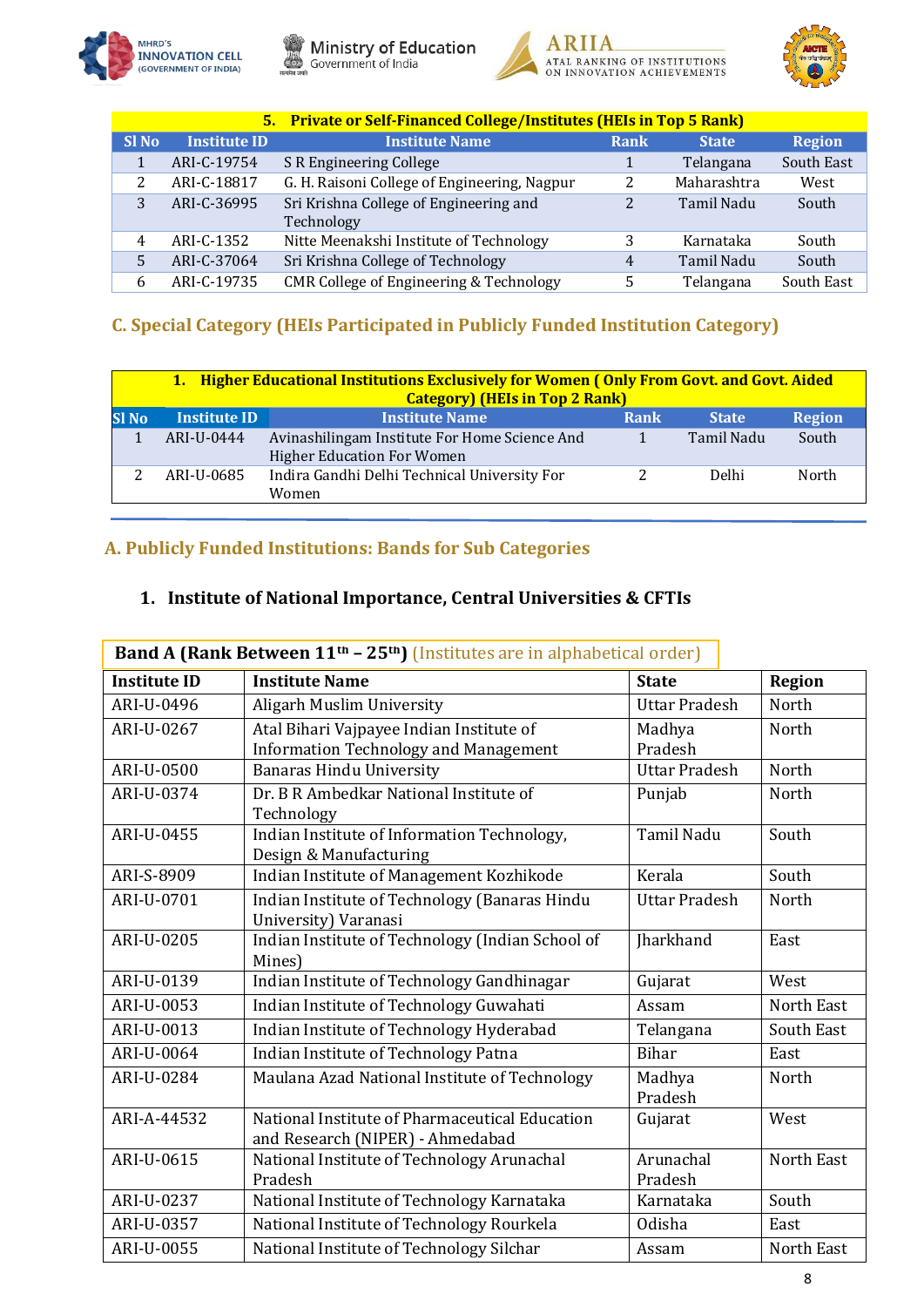







| ARI-U-0467 | National Institute of Technology Tiruchirappalli | Tamil Nadu   | South      |
|------------|--------------------------------------------------|--------------|------------|
| ARI-U-0025 | National Institute of Technology Warangal        | Telangana    | South East |
| ARI-U-0092 | National Institute of Technology, Raipur         | Chhattisgarh | East       |
| ARI-U-0334 | Visvesvaraya National Institute of Technology    | Maharashtra  | West       |
|            | Nagpur                                           |              |            |

## **Band B (Rank Between 26th – 50th)** (Institutes are in alphabetical order)

| Institute ID | <b>Institute Name</b>                                        | <b>State</b>     | Region |
|--------------|--------------------------------------------------------------|------------------|--------|
| ARI-U-0121   | Goa University                                               | Goa              | West   |
| ARI-U-0516   | Indian Institute of Information Technology<br>Allahabad      | Uttar Pradesh    | North  |
| ARI-U-0272   | Indian Institute of Science Education and<br>Research Bhopal | Madhya Pradesh   | North  |
| ARI-U-0355   | Indian Institute of Technology Bhubaneswar                   | <b>Odisha</b>    | East   |
| ARI-U-0108   | Jamia Millia Islamia-New Delhi                               | Delhi            | North  |
| ARI-U-0109   | Jawaharlal Nehru University                                  | Delhi            | North  |
| ARI-U-0207   | National Institute of Technology, Jamshedpur                 | <b>Iharkhand</b> | East   |

#### **2. Govt. and Govt. Aided Universities**

#### **Band A (Rank Between 6<sup>th</sup> – 25<sup>th</sup>) (Institutes are in alphabetical order)**

| <b>Institute ID</b> | <b>Institute Name</b>                                                              | <b>State</b>         | <b>Region</b> |
|---------------------|------------------------------------------------------------------------------------|----------------------|---------------|
| ARI-U-0444          | Avinashilingam Institute for Home Science and<br><b>Higher Education For Women</b> | Tamil Nadu           | South         |
| ARI-U-0191          | Baba Ghulam Shah Badshah University                                                | Jammu and<br>Kashmir | North         |
| ARI-U-0017          | Directorate of J-HUB, Jawaharlal Nehru<br>Technological University Hyderabad       | Telangana            | South<br>East |
| ARI-U-0097          | Dr. B.R. Ambedkar University Delhi                                                 | Delhi                | North         |
| ARI-U-0298          | Dr. Babasaheb Ambedkar Marathwada University                                       | Maharashtra          | West          |
| ARI-U-0181          | Dr. Y.S. Parmar University of Horticulture and<br>Forestry                         | Himachal<br>Pradesh  | North         |
| ARI-U-0136          | <b>Gujarat University</b>                                                          | Gujarat              | West          |
| ARI-U-0162          | Guru Jambheshwar University of Science and<br>Technology                           | Haryana              | North         |
| ARI-U-0255          | Indian Institute of Space Science and Technology                                   | Kerala               | South         |
| ARI-U-0103          | Indian Law Institute                                                               | Delhi                | North         |
| ARI-U-0685          | Indira Gandhi Delhi Technical University For<br>Women                              | Delhi                | North         |
| ARI-U-0105          | Indraprastha Institute of Information Technology<br>Delhi                          | Delhi                | North         |
| ARI-U-0262          | Mahatma Gandhi University                                                          | Kerala               | South         |
| ARI-U-0201          | Shri Mata Vaishno Devi University                                                  | Jammu and<br>Kashmir | North         |
| ARI-U-0485          | Tamil Nadu Agricultural University                                                 | Tamil Nadu           | South         |
| ARI-U-0331          | Tata Institute of Social Sciences                                                  | Maharashtra          | West          |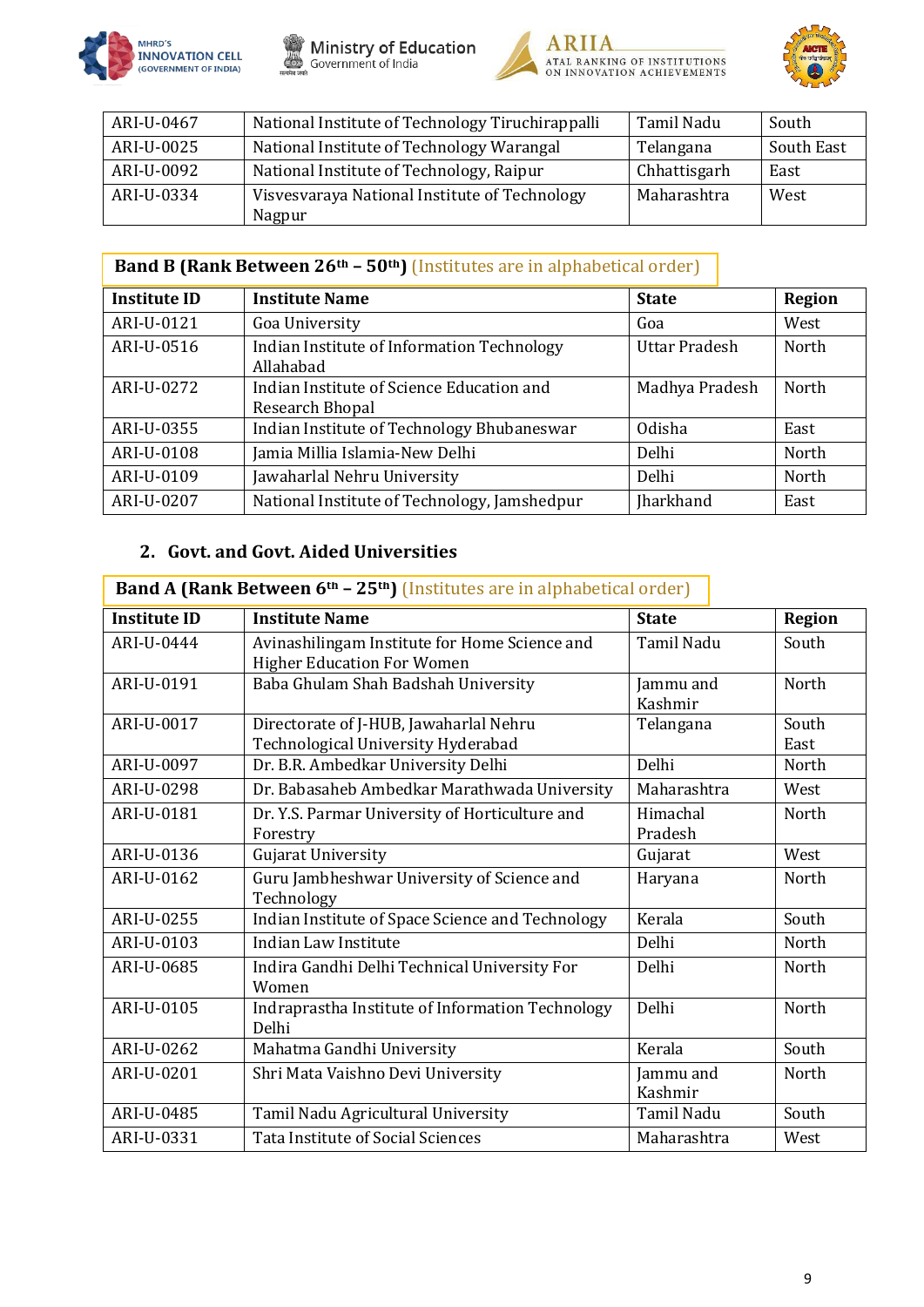





#### **3. Govt. and Govt. Aided College/Institutes**

## **Band A (Rank Between 6th –25th)** (Institutes are in alphabetical order)

| Institute ID | <b>Institute Name</b>                                                                                                   | <b>State</b>     | <b>Region</b> |
|--------------|-------------------------------------------------------------------------------------------------------------------------|------------------|---------------|
| ARI-C-48594  | BIT                                                                                                                     | <b>Iharkhand</b> | East          |
| ARI-C-23939  | Ch. S.D. St. Theresa's College For Women                                                                                | Andhra Pradesh   | South East    |
| ARI-I-1067   | College of Technology and Engineering                                                                                   | Rajasthan        | West          |
| ARI-U-0299   | D Batu Forum of Innovation, Incuabtion &<br>Entrepreneurship, Dr. Babasaheb Ambedkar<br><b>Technological University</b> | Maharashtra      | West          |
| ARI-C-36975  | <b>Government College of Technology</b>                                                                                 | Tamil Nadu       | South         |
| ARI-I-1410   | H.K.E. Society's P.D.A. Engineering College                                                                             | Karnataka        | South         |
| ARI-C-35787  | Holy Cross College (A)                                                                                                  | Tamil Nadu       | South         |
| ARI-C-45375  | Indian Institute of Food Processing Technology                                                                          | Tamil Nadu       | South         |
| ARI-C-41106  | Kongunadu Arts and Science College                                                                                      | Tamil Nadu       | South         |
| ARI-C-41124  | PSG College of Arts and Science                                                                                         | Tamil Nadu       | South         |
| ARI-C-37013  | PSG College of Technology                                                                                               | Tamil Nadu       | South         |
| ARI-C-43612  | Sree Narayana College                                                                                                   | Kerala           | South         |
| ARI-C-51374  | Techno India                                                                                                            | Jharkhand        | East          |
| ARI-C-41926  | Vidya Pratishthans Arts, Commerce & Science<br>College                                                                  | Maharashtra      | West          |
| ARI-C-382    | Vishwakarma Government Engineering College                                                                              | Gujarat          | West          |

#### **B. Self-finance/Private Institutions Category: Bands for Sub Categories**

#### **4. Private or Self-Financed Universities**

#### **Band A (Rank Between 6th – 25th)** (Institutes are in alphabetical order)

| <b>Institute ID</b> | <b>Institute Name</b>                                               | <b>State</b>         | <b>Region</b> |
|---------------------|---------------------------------------------------------------------|----------------------|---------------|
| ARI-U-0497          | <b>Amity University</b>                                             | <b>Uttar Pradesh</b> | North         |
| ARI-U-0445          | B. S. Abdur Rahman Crescent Institute of Science<br>and Technology  | <b>Tamil Nadu</b>    | South         |
| ARI-U-0373          | Chitkara University                                                 | Punjab               | North         |
| ARI-A-44489         | Dr. M.G.R. Educational and Research Institute                       | Tamil Nadu           | South         |
| ARI-U-0454          | Hindustan Institute of Technology and Science                       | Tamil Nadu           | South         |
| ARI-U-0014          | International Institute of Information Technology                   | Telangana            | South East    |
| ARI-U-0222          | JSS Academy of Higher Education & Research                          | Karnataka            | South         |
| ARI-U-0458          | Kalasalingam Academy of Research and Education                      | Tamil Nadu           | South         |
| ARI-U-0854          | <b>KLE Technological University</b>                                 | Karnataka            | South         |
| ARI-U-0020          | Koneru Lakshmaiah Education Foundation<br>(Deemed to be University) | Andhra Pradesh       | South East    |
| ARI-U-0379          | Lovely Professional University                                      | Punjab               | North         |
| ARI-U-0169          | Manav Rachna International Institute of Research<br>& Studies       | Haryana              | North         |
| ARI-U-0234          | Manipal Academy of Higher Education                                 | Karnataka            | South         |
| ARI-U-0147          | Pandit Deendayal Petroleum University                               | Gujarat              | West          |
| ARI-U-0725          | <b>REVA University</b>                                              | Karnataka            | South         |
| ARI-U-0476          | Sastra Deemed to be University                                      | Tamil Nadu           | South         |
| ARI-A-44734         | Saveetha Institute of Medical and Technical<br>Sciences             | Tamil Nadu           | South         |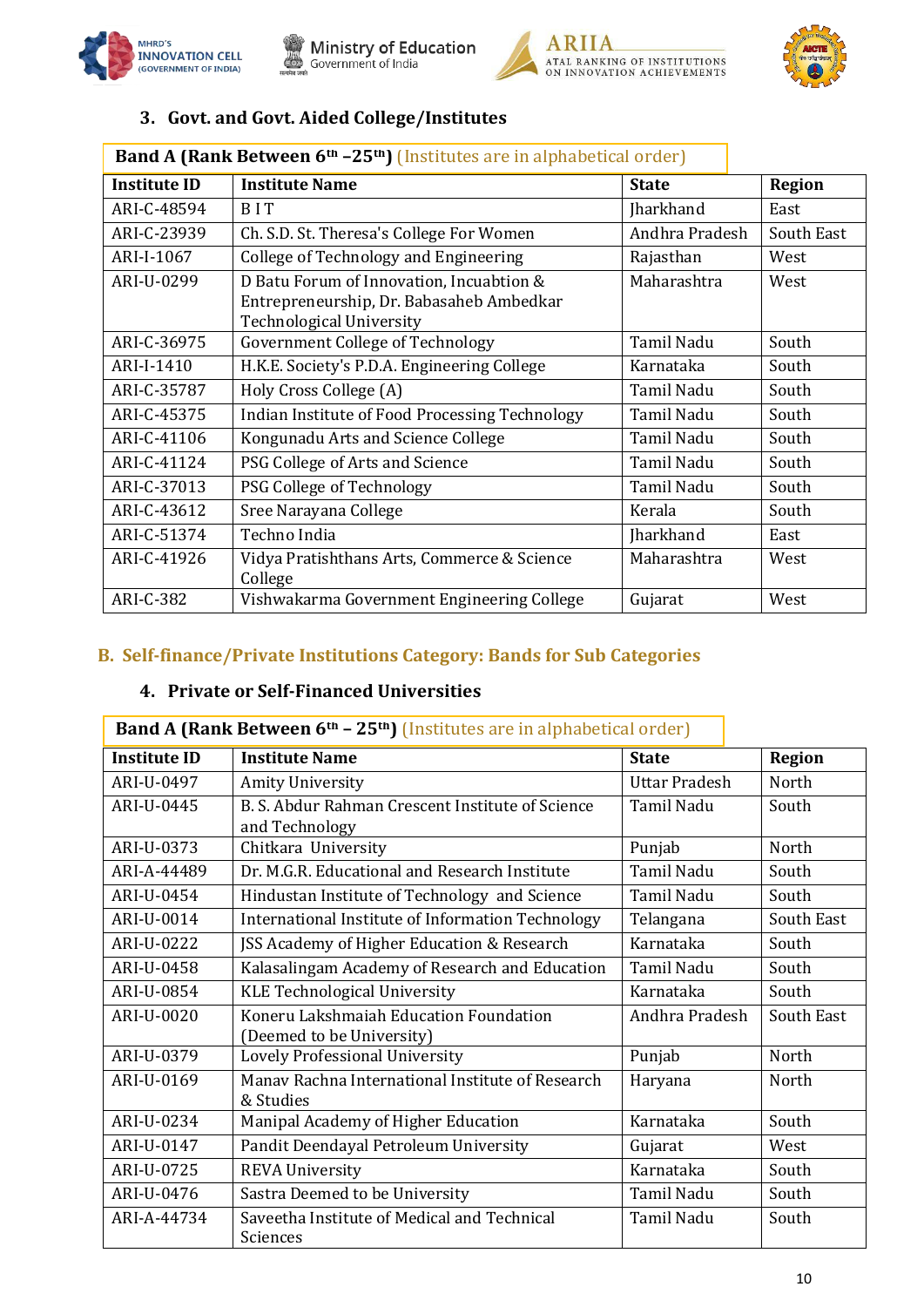







| ARI-U-0190 | Shoolini University of Biotechnology and           | Himachal    | North |
|------------|----------------------------------------------------|-------------|-------|
|            | <b>Management Sciences</b>                         | Pradesh     |       |
| ARI-U-0329 | Symbiosis International                            | Maharashtra | West  |
| ARI-U-0163 | The NorthCap University                            | Haryana     | North |
| ARI-U-0489 | Vel Tech Rangarajan Dr. Sagunthala R & D Institute | Tamil Nadu  | South |
|            | of Science and Technology                          |             |       |
| ARI-U-0748 | Vivekananda Global University                      | Rajasthan   | West  |
| ARI-U-0250 | Yenepoya                                           | Karnataka   | South |

| Band B (Rank Between 26th - 50th) (Institutes are in alphabetical order) |                                                                      |                      |                   |
|--------------------------------------------------------------------------|----------------------------------------------------------------------|----------------------|-------------------|
| <b>Institute ID</b>                                                      | <b>Institute Name</b>                                                | <b>State</b>         | <b>Region</b>     |
| ARI-C-10224                                                              | Aarupadai Veedu Institute of Technology                              | Tamil Nadu           | South             |
| ARI-U-0434                                                               | Academy of Maritime Education and Training                           | Tamil Nadu           | South             |
| ARI-U-0049                                                               | Assam Don Bosco University                                           | Assam                | <b>North East</b> |
| ARI-C-41309                                                              | Bharati Vidyapeeth College of Engineering                            | Maharashtra          | West              |
| ARI-U-0735                                                               | <b>BML Munjal University</b>                                         | Haryana              | North             |
| ARI-U-0892                                                               | <b>CT University</b>                                                 | Punjab               | North             |
| ARI-U-0295                                                               | Datta Meghe Institute of Medical Sciences                            | Maharashtra          | West              |
| ARI-U-0182                                                               | <b>Eternal University</b>                                            | Himachal<br>Pradesh  | North             |
| ARI-C-30092                                                              | Gandhi Institute of Engineering and Technology                       | Odisha               | East              |
| ARI-U-0186                                                               | Jaypee University of Information Technology                          | Himachal<br>Pradesh  | North             |
| ARI-U-0460                                                               | Karunya Institute of Technology and Sciences                         | Tamil Nadu           | South             |
| ARI-U-0724                                                               | M.S. Ramaiah University of Applied Sciences                          | Karnataka            | South             |
| ARI-U-0749                                                               | <b>Manipal University</b>                                            | Rajasthan            | West              |
| ARI-U-0891                                                               | MIT Art, Design and Technology University                            | Maharashtra          | West              |
| ARI-C-1400                                                               | N M A M Institute of Technology, NITTE                               | Karnataka            | South             |
| ARI-U-0763                                                               | Parul University                                                     | Gujarat              | West              |
| ARI-U-0469                                                               | Periyar Maniammai Institute of Science &<br>Technology               | Tamil Nadu           | South             |
| ARI-U-0647                                                               | R K University                                                       | Gujarat              | West              |
| ARI-U-0541                                                               | Sharda University                                                    | <b>Uttar Pradesh</b> | North             |
| ARI-C-29799                                                              | Shri Vaishnav Vidyapeeth Vishwavidyalaya                             | Madhya Pradesh       | North             |
| <b>ARI-N-10</b>                                                          | SVKM's Narsee Monjee Institute of Management<br>Studies              | Maharashtra          | West              |
| ARI-U-0893                                                               | Swarrnim Startup and Innovation University                           | Gujarat              | West              |
| ARI-A-44448                                                              | Symbiosis Skills and Open University                                 | Maharashtra          | West              |
| ARI-U-0491                                                               | Vels Institute of Science, Technology & Advanced<br>Studies (VISTAS) | Tamil Nadu           | South             |
| ARI-C-10216                                                              | Vinayaka Mission's College of Pharmacy                               | Tamil Nadu           | South             |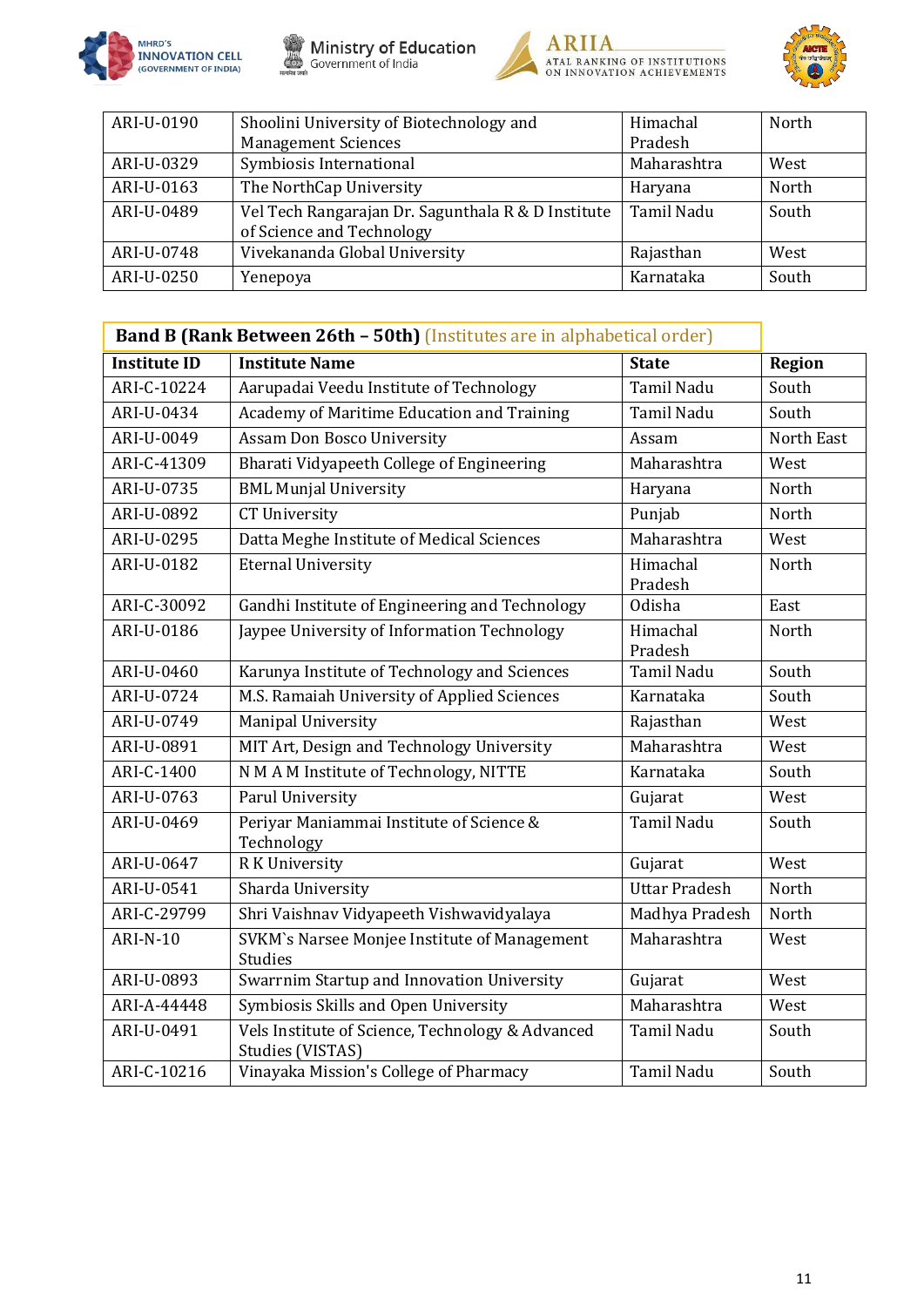







#### **5. Private or Self-Financed College/Institutes**

#### **Band A (Rank Between 6<sup>th</sup> – 25<sup>th</sup> (Institutes are in alphabetical order)**

| <b>Institute ID</b> | <b>Institute Name</b>                                                                | <b>State</b>         | <b>Region</b> |
|---------------------|--------------------------------------------------------------------------------------|----------------------|---------------|
| ARI-C-36984         | Bannari Amman Institute of Technology                                                | Tamil Nadu           | South         |
| ARI-S-354           | Birla Institute of management Technology                                             | <b>Uttar Pradesh</b> | North         |
| ARI-C-46250         | Dronacharya College of Engineering                                                   | Haryana              | North         |
| <b>ARI-S-88</b>     | Entrepreneurship Development Institute of India                                      | Gujarat              | West          |
| ARI-C-19534         | Gokaraju Rangaraju Institute of Engineering &<br>Technology                          | Telangana            | South East    |
| ARI-C-46247         | I.T.S Engineering College                                                            | <b>Uttar Pradesh</b> | North         |
| ARI-C-10398         | <b>ISF College of Pharmacy</b>                                                       | Punjab               | North         |
| ARI-A-44435         | Jeppiaar Institute of Technology                                                     | Tamil Nadu           | South         |
| ARI-C-41614         | JSPM's Rajarshi Shahu College of Engineering                                         | Maharashtra          | West          |
| ARI-C-16611         | <b>KCG College of Technology</b>                                                     | Tamil Nadu           | South         |
| ARI-C-46111         | <b>KIET Group of Institutions</b>                                                    | <b>Uttar Pradesh</b> | North         |
| ARI-C-37065         | Kongu Engineering College                                                            | Tamil Nadu           | South         |
| ARI-C-36926         | Kumaraguru College of Technology                                                     | Tamil Nadu           | South         |
| ARI-C-1331          | M. S. Ramaiah Institute of Technology                                                | Karnataka            | South         |
| ARI-C-19871         | Malla Reddy College of Engineering and<br><b>Technology (Autonomous)</b>             | Telangana            | South East    |
| ARI-C-19759         | Malla Reddy Engineering College for Women                                            | Telangana            | South East    |
| ARI-C-27089         | National Engineering College                                                         | Tamil Nadu           | South         |
| ARI-C-1371          | New Horizon College of Engineering                                                   | Karnataka            | South         |
| ARI-C-19569         | Padmasri Dr. B.V. Raju Institute of Technology                                       | Telangana            | South East    |
| ARI-C-16620         | Panimalar Engineering College                                                        | Tamil Nadu           | South         |
| ARI-I-1037          | Prathyusha Engineering College                                                       | Tamil Nadu           | South         |
| ARI-C-43184         | Prof Ram Meghe College of Engineering &<br>Management                                | Maharashtra          | West          |
| ARI-C-16614         | R.M.K. Engineering College                                                           | Tamil Nadu           | South         |
| ARI-C-24163         | Sagi Ramakrishnam Raju Engineering College                                           | Andhra Pradesh       | South East    |
| ARI-I-1469          | Sahyadri College of Engineering & Management                                         | Karnataka            | South         |
| ARI-C-36947         | SNS College of Technology                                                            | Tamil Nadu           | South         |
| ARI-C-37028         | Sona College of Technology                                                           | Tamil Nadu           | South         |
| ARI-C-16476         | Sri Sai Ram Institute of Technology                                                  | Tamil Nadu           | South         |
| ARI-C-16547         | Sri Sairam Engineering College                                                       | Tamil Nadu           | South         |
| ARI-C-19667         | Vallurupalli Nageswara Rao Vignana Jyothi<br>Institute of Engineering and Technology | Telangana            | South East    |
| ARI-C-18003         | Vasireddy Venkatadri Institute of Technology                                         | Andhra Pradesh       | South East    |
| ARI-C-16490         | Vel Tech Multi Tech Dr. Rangarajan Dr. Sakunthala<br><b>Engineering College</b>      | Tamil Nadu           | South         |
| ARI-C-18010         | Velagapudi Ramakrishna Siddhartha Engineering<br>College                             | Andhra Pradesh       | South East    |
| ARI-C-26781         | Velammal College of Engineering & Technology                                         | Tamil Nadu           | South         |
| ARI-C-10214         | Vinayaka Mission's Kirupananda Variyar<br><b>Engineering College</b>                 | Tamil Nadu           | South         |
| ARI-I-1015          | Vishwakarma Institute of Technology                                                  | Maharashtra          | West          |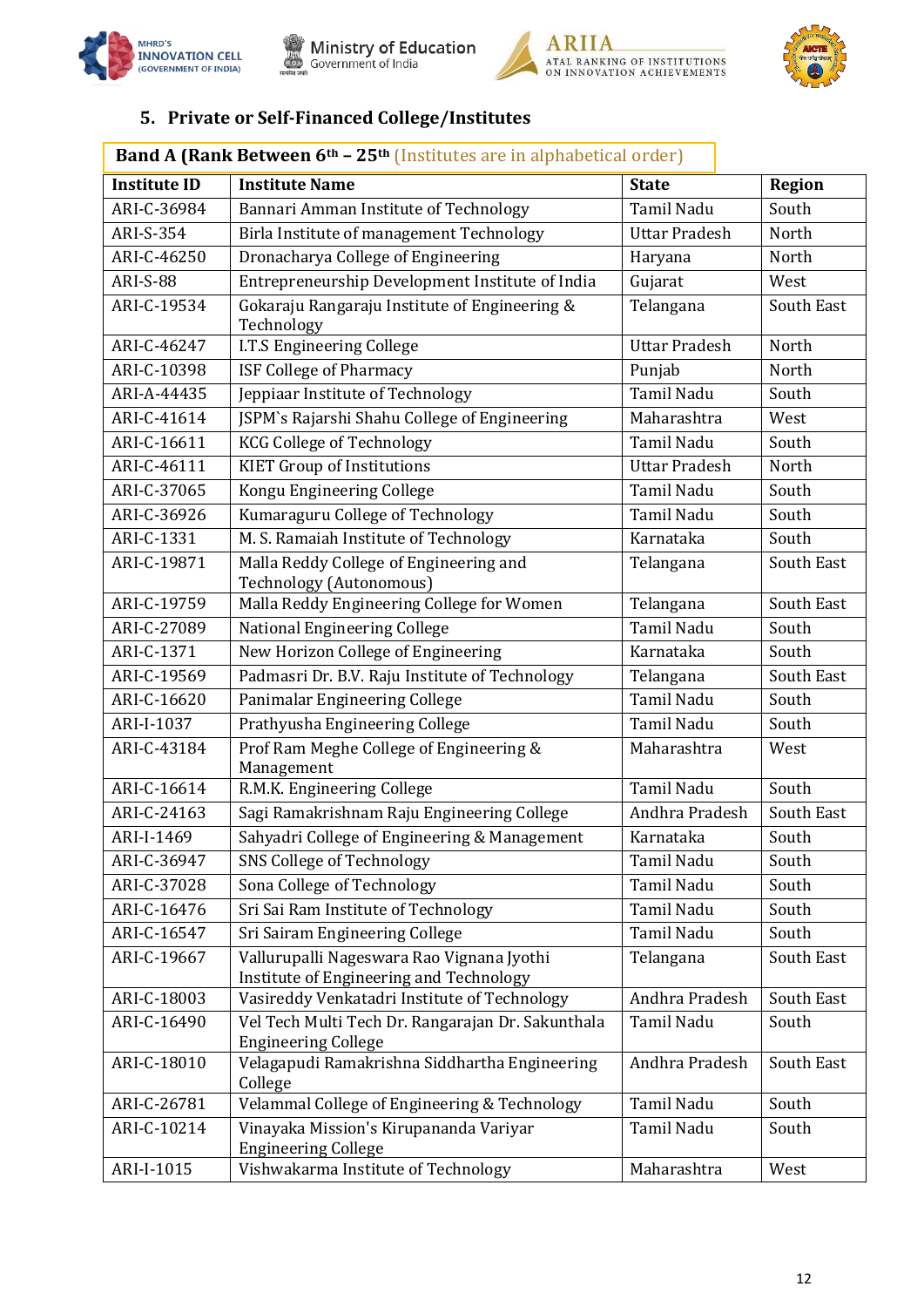







| Band B (Rank Between 26 <sup>th</sup> – 50 <sup>th</sup> ) (Institutes are in alphabetical order) |                                                                  |                      |                   |
|---------------------------------------------------------------------------------------------------|------------------------------------------------------------------|----------------------|-------------------|
| <b>Institute ID</b>                                                                               | <b>Institute Name</b>                                            | <b>State</b>         | <b>Region</b>     |
| ARI-C-40354                                                                                       | Acharya & B M Reddy College of Pharmacy                          | Karnataka            | South             |
| ARI-C-36237                                                                                       | Acropolis Institute of Technology & Research                     | Madhya Pradesh       | North             |
| ARI-C-37105                                                                                       | Adhiyamaan College of Engineering                                | Tamil Nadu           | South             |
| ARI-C-17952                                                                                       | Aditya Engineering College                                       | Andhra Pradesh       | South East        |
| ARI-I-1078                                                                                        | Agni College of Technology                                       | <b>Tamil Nadu</b>    | South             |
| ARI-C-19747                                                                                       | Anurag Group of Institutions                                     | Telangana            | South East        |
| ARI-C-33773                                                                                       | Bharatiya Vidya Bhavan's Sardar Patel Institute of<br>Technology | Maharashtra          | West              |
| ARI-C-8344                                                                                        | <b>BIT Extension Center Deoghar</b>                              | Jharkhand            | East              |
| ARI-C-1398                                                                                        | <b>BNM Institute of Technology</b>                               | Karnataka            | South             |
| ARI-C-48145                                                                                       | <b>BVRIT Hyderabad College of Engineering for</b><br>Women       | Telangana            | South East        |
| ARI-C-1406                                                                                        | <b>CM R Institute of Technology</b>                              | Karnataka            | South             |
| ARI-C-30045                                                                                       | C. V. Raman College of Engineering                               | Odisha               | East              |
| ARI-C-25622                                                                                       | Chaitanya Bharathi Institute of Technology                       | Telangana            | South East        |
| ARI-C-16576                                                                                       | Chennai Institute of Technology                                  | Tamil Nadu           | South             |
| ARI-C-19760                                                                                       | <b>CMR Engineering College</b>                                   | Telangana            | South East        |
| ARI-C-19837                                                                                       | <b>CMR Institute of Technology</b>                               | Telangana            | South East        |
| ARI-C-21275                                                                                       | <b>College of Engineering Roorkee</b>                            | Uttarakhand          | North             |
| ARI-S-15635                                                                                       | DKTE Society's Textile and Engineering Institute                 | Maharashtra          | West              |
| ARI-C-37050                                                                                       | Dr. Mahalingam College of Engineering and<br>Technology          | Tamil Nadu           | South             |
| ARI-C-41054                                                                                       | Dr. N. G. P. Arts and Science College                            | Tamil Nadu           | South             |
| ARI-C-36929                                                                                       | Dr. N. G. P. Institute of Technology                             | Tamil Nadu           | South             |
| ARI-I-1020                                                                                        | Dronacharya Group of Institutions                                | <b>Uttar Pradesh</b> | North             |
| ARI-C-37099                                                                                       | <b>Erode Sengunthar Engineering College</b>                      | Tamil Nadu           | South             |
| ARI-C-11794                                                                                       | Federal Institute of Science and Technology                      | Kerala               | South             |
| ARI-C-46239                                                                                       | G.L. Bajaj Institute of Technology & Management                  | <b>Uttar Pradesh</b> | North             |
| ARI-C-30033                                                                                       | Gandhi Institute for Technology                                  | Odisha               | East              |
| ARI-C-16521                                                                                       | <b>GKM College of Engineering and Technology</b>                 | Tamil Nadu           | South             |
| ARI-C-1341                                                                                        | GSSS Institute of Engineering and Technology for<br>Women        | Karnataka            | South             |
| ARI-C-19531                                                                                       | <b>Guru Nanak Institute of Technology</b>                        | Telangana            | <b>South East</b> |
| ARI-C-53648                                                                                       | Gyan Ganga College of Technology                                 | Madhya Pradesh       | North             |
| ARI-C-53649                                                                                       | Gyan Ganga Institute of Technology Sciences                      | Madhya Pradesh       | North             |
| ARI-C-37046                                                                                       | Hindusthan Institute of Technology                               | Tamil Nadu           | South             |
| ARI-C-19850                                                                                       | Hyderabad Institute of Technology & Management                   | Telangana            | South East        |
| ARI-C-19706                                                                                       | <b>Institute of Aeronautical Engineering</b>                     | Telangana            | South East        |
| ARI-C-37096                                                                                       | J K K Nattraja College of Engineering and<br>Technology          | Tamil Nadu           | South             |
| ARI-C-19615                                                                                       | J. B. Institute of Engineering and Technology                    | Telangana            | South East        |
| ARI-C-32855                                                                                       | Jagan Institute of Management Studies                            | Delhi                | North             |
| ARI-C-6260                                                                                        | JIS College of Engineering                                       | West Bengal          | East              |
| ARI-C-8003                                                                                        | Jyothi Engineering College                                       | Kerala               | South             |
| ARI-C-45308                                                                                       | Jyothy Institute of Technology                                   | Karnataka            | South             |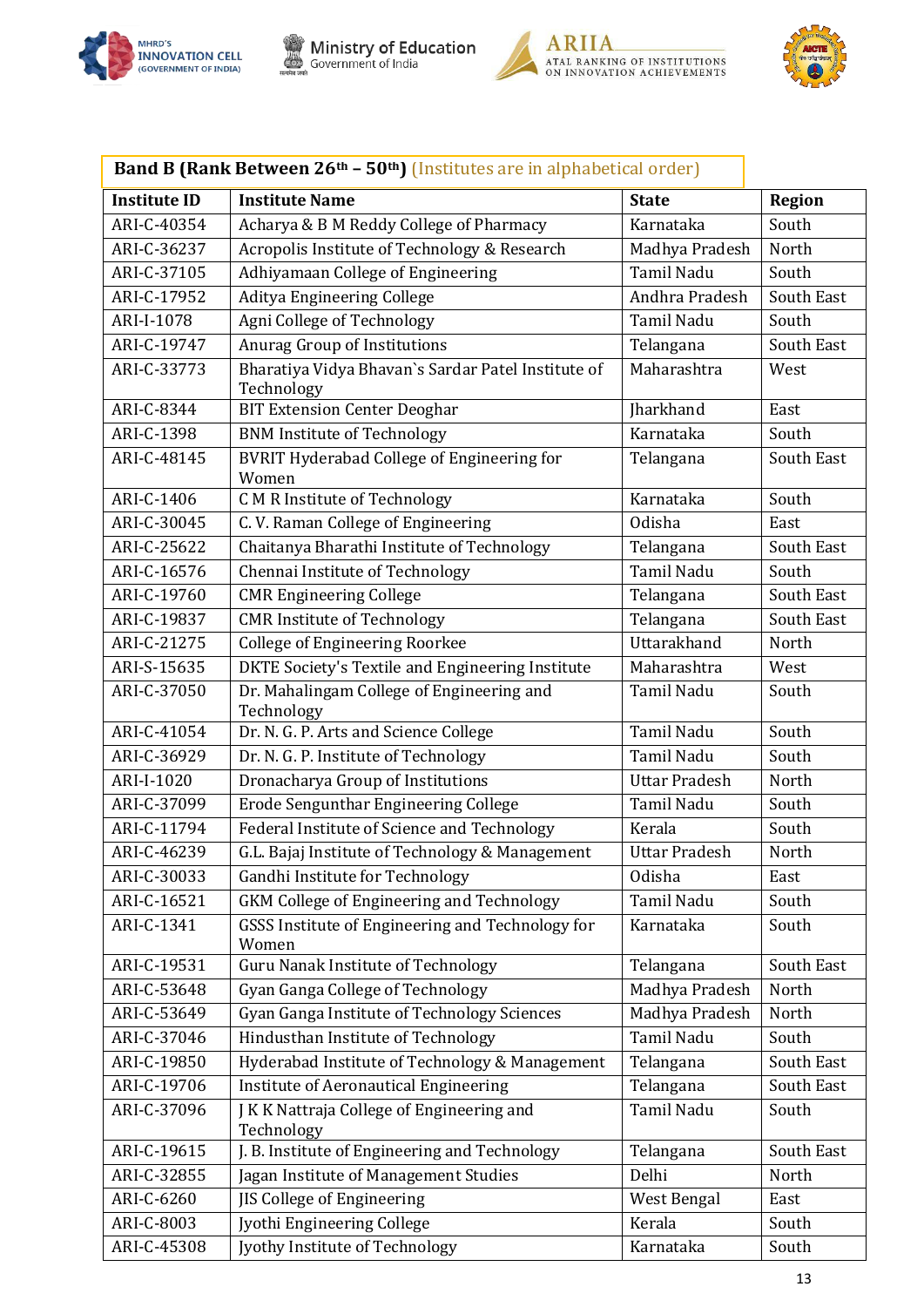







| ARI-C-45295     | K S R Institute For Engineering and Technology                            | Tamil Nadu           | South      |
|-----------------|---------------------------------------------------------------------------|----------------------|------------|
| ARI-A-44477     | K S R M College of Engineering                                            | Andhra Pradesh       | South East |
| ARI-C-33584     | K. J. Somaiya College of Engineering                                      | Maharashtra          | West       |
| ARI-C-34048     | K. J. Somaiya Institute of Engineering and                                | Maharashtra          | West       |
|                 | <b>Information Technology</b>                                             |                      |            |
| ARI-C-24983     | K. Ramakrishnan College of Engineering                                    | Tamil Nadu           | South      |
| ARI-C-41125     | K.G. College of Arts and Science                                          | <b>Tamil Nadu</b>    | South      |
| ARI-C-11208     | Kasegaon Education Society's Rajarambapu<br>Institute of Technology       | Maharashtra          | West       |
| ARI-C-26785     | <b>KLN College of Engineering</b>                                         | Tamil Nadu           | South      |
| ARI-C-37058     | Knowledge Institute of Technology                                         | Tamil Nadu           | South      |
| ARI-C-20653     | Kristu Jayanti College                                                    | Karnataka            | South      |
| ARI-C-37054     | Mahendra Engineering College                                              | Tamil Nadu           | South      |
| ARI-C-6499      | Manakula Vinayagar Institute of Technology                                | Pondicherry          | South      |
| ARI-C-27039     | Mar Ephraem College of Engineering and<br>Technology                      | Tamil Nadu           | South      |
| ARI-C-27058     | Mepco Schlenk Engineering College                                         | Tamil Nadu           | South      |
| ARI-C-41725     | MIT Academy of Engineering                                                | Maharashtra          | West       |
| ARI-C-19753     | MLR Institute of Technology                                               | Telangana            | South East |
| ARI-C-26795     | Mohamed Sathak Engineering College                                        | Tamil Nadu           | South      |
| ARI-C-26938     | Mother Theresa Institute of Engineering and<br>Technology                 | Andhra Pradesh       | South East |
| ARI-C-25464     | Muffakham Jah College of Engineering and<br>Technology                    | Telangana            | South East |
| ARI-A-44493     | Nagarjuna College of Engineering and Technology                           | Karnataka            | South      |
| ARI-C-19609     | Nalla Malla Reddy Engineering College                                     | Telangana            | South East |
| ARI-C-6139      | Netaji Subhash Engineering College                                        | <b>West Bengal</b>   | East       |
| ARI-I-1093      | Noida Institute of Engineering & Technology                               | <b>Uttar Pradesh</b> | North      |
| ARI-C-37000     | Paavai Engineering College                                                | Tamil Nadu           | South      |
| ARI-C-16484     | Panimalar Institute of Technology                                         | Tamil Nadu           | South      |
| ARI-C-33505     | Pillai College of Engineering                                             | Maharashtra          | West       |
| ARI-C-41991     | Pimpri Chinchwad College of Engineering                                   | Maharashtra          | West       |
| ARI-C-34129     | Prin. L. N. Welingkar Institute of Management<br>Development and Research | Maharashtra          | West       |
| ARI-C-16609     | Prince Shri Venkateshwara Padmavathy<br><b>Engineering College</b>        | Tamil Nadu           | South      |
| ARI-C-42103     | Progressive Education Society's, Modern College of<br>Engineering         | Maharashtra          | West       |
| ARI-C-26783     | PSNA College of Engineering and Technology                                | Tamil Nadu           | South      |
| ARI-C-43630     | Rajadhani Institute of Engineering and Technology                         | Kerala               | South      |
| ARI-C-16463     | S. A. Engineering College                                                 | Tamil Nadu           | South      |
| <b>ARI-C-75</b> | Sal Institute of Technology and Engineering<br>Research                   | Gujarat              | West       |
| ARI-C-27064     | Sethu Institute of Technology                                             | Tamil Nadu           | South      |
| ARI-C-211       | <b>Shree Dhanvantary Pharmacy College</b>                                 | Gujarat              | West       |
| ARI-C-16652     | Shri Shankaracharya Institute of Professional                             | Chhattisgarh         | East       |
|                 | Management & Technology                                                   |                      |            |
| ARI-C-24007     | Shri Vishnu College of Pharmacy                                           | Andhra Pradesh       | South East |
| ARI-C-17962     | Shri Vishnu Engineering College for Women                                 | Andhra Pradesh       | South East |
| ARI-C-1297      | Siddaganga Institute of Technology                                        | Karnataka            | South      |
| ARI-C-30153     | Silicon Institute of Technology                                           | Odisha               | East       |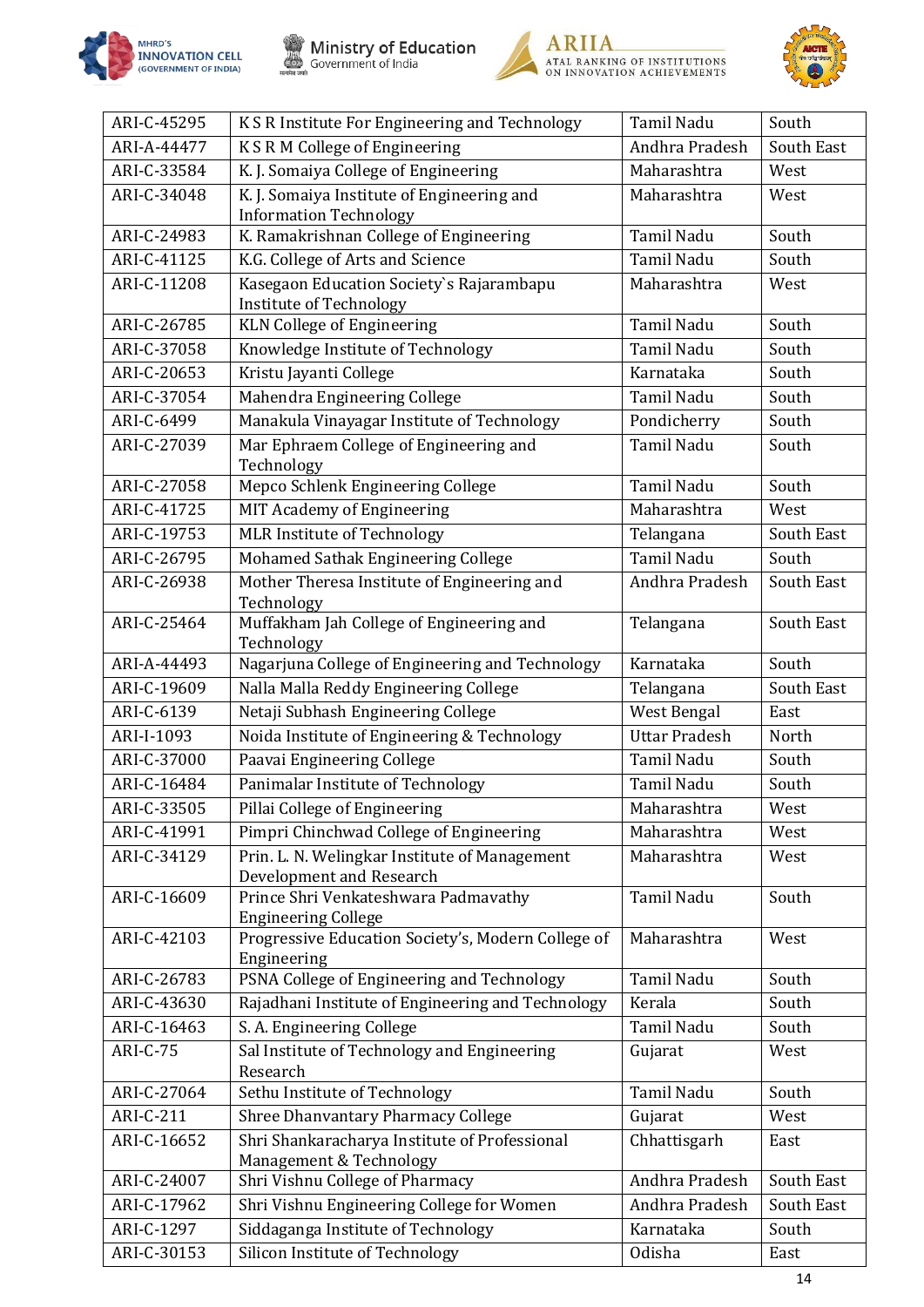







| ARI-C-41900 | Sinhgad Technical Education Society's College of     | Maharashtra       | West       |
|-------------|------------------------------------------------------|-------------------|------------|
|             | Pharmacy                                             |                   |            |
| ARI-C-19951 | Sreenidi Institute of Science & Technology           | Telangana         | South East |
| ARI-C-37057 | Sri Eshwar College of Engineering                    | Tamil Nadu        | South      |
| ARI-C-41126 | Sri Krishna Arts and Science College                 | Tamil Nadu        | South      |
| ARI-C-6553  | Sri Manakula Vinayagar Engineering College           | Pondicherry       | South      |
| ARI-C-37089 | Sri Ramakrishna Engineering College                  | Tamil Nadu        | South      |
| ARI-C-1391  | Sri Sairam College of Engineering                    | Karnataka         | South      |
| ARI-C-1381  | Sri Venkateshwara College of Engineering             | Karnataka         | South      |
| ARI-C-16572 | Sri Venkateswara College of Engineering              | Tamil Nadu        | South      |
| ARI-C-25022 | St. Joseph's College of Engineering                  | Tamil Nadu        | South      |
| ARI-C-19780 | St. Martin's Engineering College                     | Telangana         | South East |
| ARI-C-19650 | Vardhaman College of Engineering                     | Telangana         | South East |
| ARI-C-16534 | Vel Tech                                             | <b>Tamil Nadu</b> | South      |
| ARI-C-17903 | Viswanadha Institute of Technology and<br>Management | Andhra Pradesh    | South East |
| ARI-A-44427 | Vivekananda Education Society                        | Maharashtra       | West       |

## **Band C (Rank Above 50)** (Institutes are in alphabetical order)

| <b>Institute ID</b> | <b>Institute Name</b>                                                         | <b>State</b>         | <b>Region</b> |
|---------------------|-------------------------------------------------------------------------------|----------------------|---------------|
| ARI-C-46112         | <b>ABES Engineering College</b>                                               | <b>Uttar Pradesh</b> | North         |
| ARI-C-17955         | Aditya College of Engineering                                                 | Andhra Pradesh       | South East    |
| ARI-C-18060         | Aditya College of Engineering & Technology                                    | Andhra Pradesh       | South East    |
| ARI-C-25117         | Arya College of Engg. & Information Technology                                | Rajasthan            | West          |
| ARI-C-42660         | <b>Bapatla Engineering College</b>                                            | Andhra Pradesh       | South East    |
| ARI-C-19705         | <b>CMR Technical Campus</b>                                                   | Telangana            | South East    |
| ARI-C-45307         | Dayananda Sagar Academy of Technology &<br><b>Management Technical Campus</b> | Karnataka            | South         |
| ARI-C-30170         | Gandhi Institute for Education and Technology                                 | <b>Odisha</b>        | East          |
| ARI-C-17958         | <b>GMR Institute of Technology</b>                                            | Andhra Pradesh       | South East    |
| ARI-C-19515         | <b>Guru Nanak Institutions Technical Campus</b>                               | Telangana            | South East    |
| ARI-C-34345         | I.I.R.W's International Centre of Excellence in                               | Maharashtra          | West          |
|                     | <b>Engineering and Management</b>                                             |                      |               |
| ARI-I-1124          | <b>International Management Institute</b>                                     | Odisha               | East          |
| ARI-C-1283          | K S Institute of Technology                                                   | Karnataka            | South         |
| ARI-C-11571         | K.M.E.A Engineering College                                                   | Kerala               | South         |
| ARI-C-36989         | <b>KGISL Institute of Technology</b>                                          | Tamil Nadu           | South         |
| ARI-C-37074         | Mahendra College of Engineering                                               | Tamil Nadu           | South         |
| ARI-I-1008          | Malla Reddy College of Engineering                                            | Telangana            | South East    |
| ARI-C-36954         | Muthayammal Engineering College                                               | Tamil Nadu           | South         |
| ARI-C-15716         | N. B. Navale Singhad College of Engineering                                   | Maharashtra          | West          |
| ARI-C-6257          | Narula Institute of Technology                                                | <b>West Bengal</b>   | East          |
| ARI-C-17916         | Pace Institute of Technology and Sciences                                     | Andhra Pradesh       | South East    |
| ARI-C-41924         | PDEA's College of Engineering                                                 | Maharashtra          | West          |
| ARI-C-34105         | Pillai HOC College of Engineering and Technology                              | Maharashtra          | West          |
| ARI-C-16497         | R. M. K. College of Engineering and Technology                                | Tamil Nadu           | South         |
| ARI-C-16639         | Rungta College of Engineering & Technology                                    | Chhattisgarh         | East          |
| ARI-C-15628         | Rungta College of Pharmaceutical Sciences and<br>Research                     | Chhattisgarh         | East          |
| ARI-C-50412         | Sagar Institute of Science and Technology                                     | Madhya Pradesh       | North         |